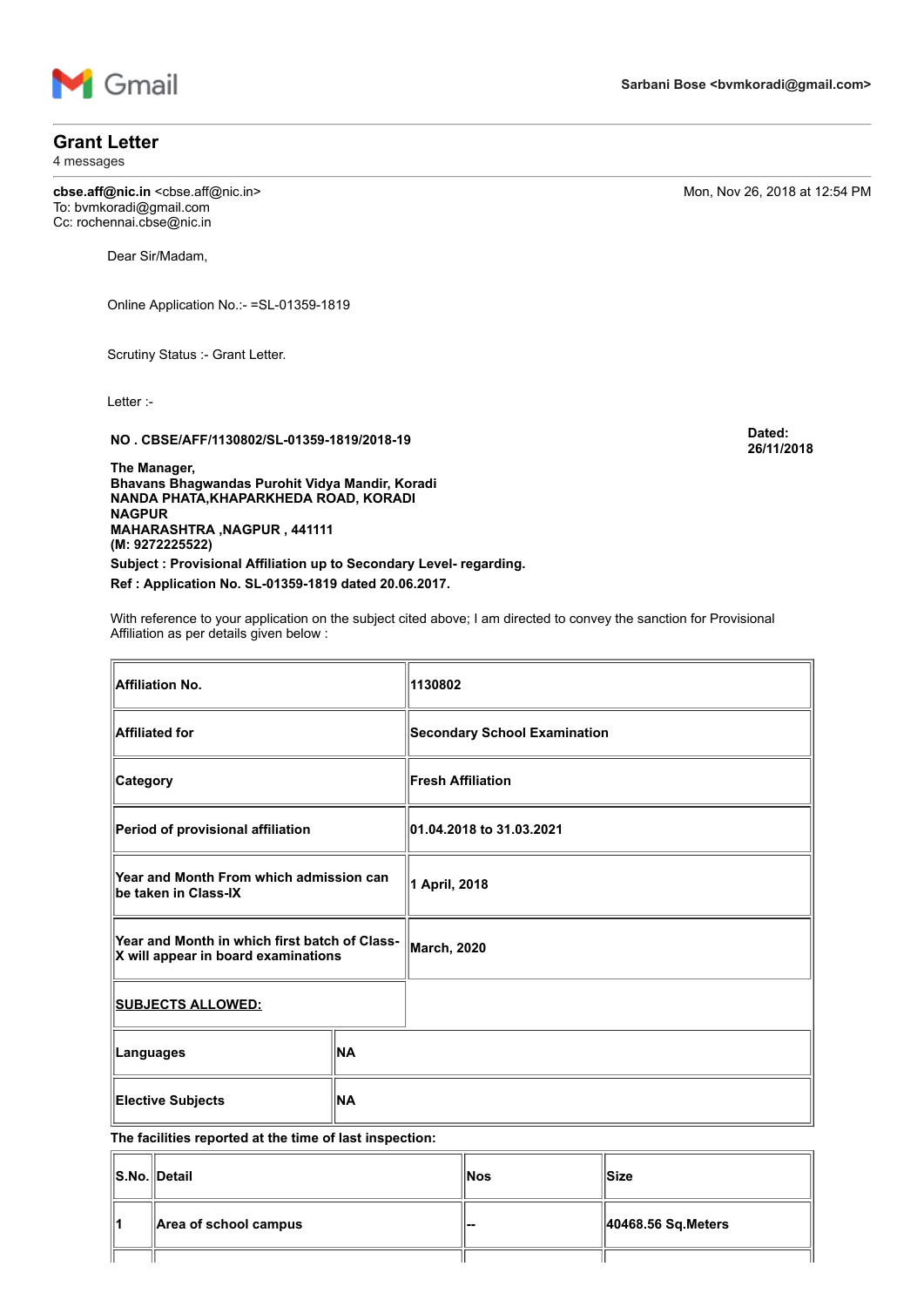| $\parallel$ 2 | Built up area                      |                        | 14031.2 Sq. Meters   |  |
|---------------|------------------------------------|------------------------|----------------------|--|
| 3             | Area of play ground                |                        | 16723.715 Sq.Meters  |  |
| 4             | Composite Science Lab              |                        | 26.49 X 23.96 Sq Fts |  |
| 5             | <b>Mathematics Lab</b>             |                        | 24.22 X 26.8 Sq Fts  |  |
| 6             | Computer Lab                       |                        | 35.2 X 32.21 Sq Fts  |  |
| 17            | <b>Biology Lab</b>                 |                        |                      |  |
| 8             | <b>Chemistry Lab</b>               |                        |                      |  |
| ∥9            | Physics Lab                        |                        |                      |  |
| 10            | Library rooms                      | 1                      | 65.19 X 34.02 Sq Fts |  |
| 11            | <b>Class rooms</b>                 | 44                     | 27 X 24.22 Sq Fts    |  |
| 12            | <b>Class rooms</b>                 | 33                     | 27 X 24.22 Sq Fts    |  |
| 13            | Name of society running the school | Bharatiya Vidya Bhavan |                      |  |

The above sanction is subject to fulfillment of following conditions:-

- 1. The school will follow the syllabus on the basis of curriculum prescribed by NCERT/CBSE for the Middle Classes. The school will follow syllabus and courses as per scheme of studies prescribed by the Board for Secondary/Sr. Secondary School Examination and changes made therein from time to time.
- 2. The school should go through the provision of **Affiliation and Examination Bye Laws and keep a copy there** of for reference purpose and also advised to visit CBSE websites / , <http://cbseacademic.nic.in/> & <http://cbse.nic.in/> for updates. The School is expected to see all circulars on these CBSE websites at least once every week.
- 3. **The school shall submit their information through Online Affiliated School Information System (OASIS) as per details given in circular no. affiliation-06/2018 dated 24.04.2018. Link for OASIS is available on Board's website: [www.cbse.nic.in.](http://www.cbse.nic.in/)**
- 4. The school will follow the **RTE Act, 2009** and instructions issued thereon by the CBSE/Respective State /UT Govt. from time to time.
- 5. The school will enroll students proportionate to the facilities available in the school as prescribed in the Affiliation Bye-Laws of the Board which shall not in general exceed the optimum number as under :-

| $\ $ Campus<br>∣larea                                                                                    |      |                    | Enrolment No. of Sections (pre-primary to No. of Sections at Sr. Secondary (XI)<br>1&XII) |  |
|----------------------------------------------------------------------------------------------------------|------|--------------------|-------------------------------------------------------------------------------------------|--|
| a) $\ $ 1.0 acre                                                                                         | 1250 | ll02 in each class | ll04 each in class XI and XII                                                             |  |
| b) $\ $ 1.5 acre                                                                                         | 1875 | 103 in each class  | ll04 each in class XI and XII                                                             |  |
| c) $\ $ 2.0 acre                                                                                         | 2500 | ll04 in each class | ll04 each in class XI and XII                                                             |  |
| School running on bigger campus of more than 02 acres, the number of students shall be restricted as per |      |                    |                                                                                           |  |

d) the actual facilities in the school which shall be proportionate to the optimum number mentioned at (a), (b)  $\parallel$ and (c) above.

- 6. The school will provide well equipped Laboratories, Library and other facilities as per norms of the Board. The relevant books as per the academic level of students shall be made available in the library.
- 7. The School should have at least one adequately equipped computer lab with a minimum of 10 computers and would ensure **computer student ratio of 1:20** at least. Proper software along with facility of Broad Band connectivity with the feature of 'internet always on' from any service provider to be ensured.
- 8. The schools affiliated and running upto Senior Secondary Level will provide suitable facilities including the equipment in laboratories/workshops and games for classes XI and XII as per requirements laid down in rules.
- 9. The school will also abide by the conditions of Recognition/NOC prescribed by the State Government concerned.
- 10. The school is required to restrict the number of sections as per the infrastructure facilities available in the school as per rule 10.6 of Affiliation Bye-laws. The **optimum number of students** in a section of a class should not be more than 40 and number of students at middle, secondary and senior secondary level of the school shall preferably be proportionate to each other.
- 11. **The section teacher ratio of 1:1.5** is to be maintained to teach various subjects and school shall appoint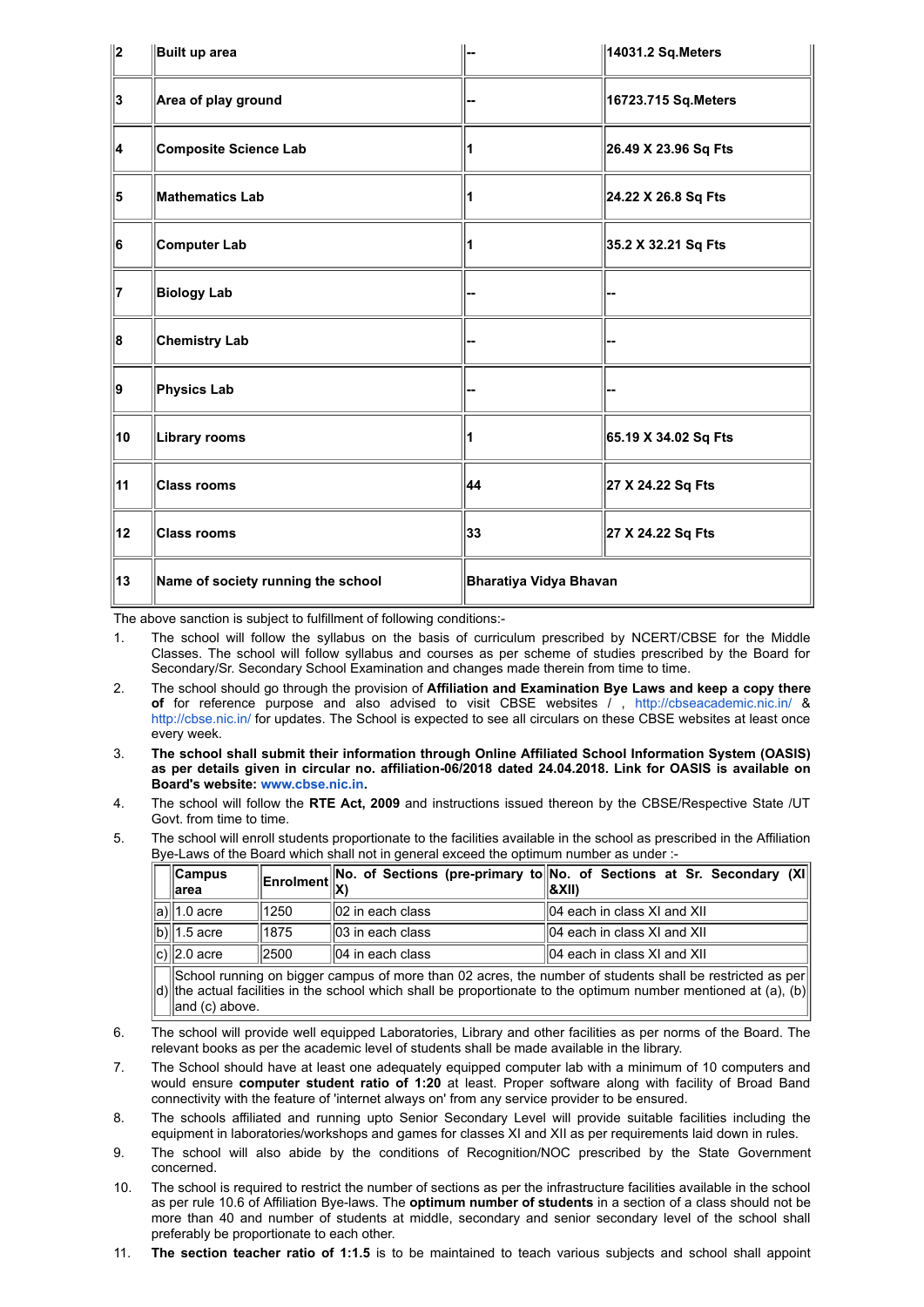qualified and trained teaching staff on regular basis as per provisions of Affiliation Bye Laws of the Board

- 12. The school and its records shall be open for inspection by an officer/official of the Board or an authorized representative of the Board/State Educational Department at any time and the school shall furnish information as may be asked for by the Board/State Government from time to time.
- 13. As per Rule 13.3 and 13.3 (i), the school shall supply information and returns called for by the Board/State/ Central Government/Local Authority within the prescribed time given for its furnishing to the authority concerned and the school should prepare its annual report containing comprehensive information including name, address postal and e-mail, telephone numbers, affiliation status, period of provisional affiliation, details of infrastructures, details of teachers, number of students and status of fulfillment of norms of affiliation Bye-Laws and upload same on the school's website before 15th September of every year.
- 14. The accounts should be audited and certified by a Chartered Accountant and proper accounts statements should be prepared in the name of school, as per rules.
- 15. The school will strictly adhere with all rules regarding safety of students including Fire fighting and Transportation, etc. Further, school will provide adequate facilities for potable drinking water and clean healthy and hygienic toilets with washing facilities for boys and girls separately in proportion to the number of students.
- 16. Teachers are to be educated to avoid **Corporal Punishment i.e**. rule no. 44.1 (d & e).
- 17. As per rule no. 8.2 and 13.11, facilities for physically challenged student(s) should be adequately provided and every school shall promote inclusion of student(s) with disabilities/special needs in the normal school as per provisions of the **'Rights of Persons with Disabilities Act 2016'.**
- 18. The school shall take care of **Health, sanitation and fire safety** requirements in accordance with rule no. 3.3 (vii), rule 8.5 and rule 23.11.
- 19. The school has to constitute a committee for protection of woman from **sexual harassment** at the work place and to abide by the guidelines and norms prescribed by the Hon'ble Supreme Court of India in W.P. Criminal No.666-70 of 1992 Vishaskha and other vs State of Rajasthan and other delivered on 13.8.1997 Refer rule no. 10.9.
- 20. Fees should normally be charged under the heads prescribed by the Department of Education of the State/U.T. for schools of different categories. **No capitation fee or voluntary donations** for gaining admission in the school or for any other purpose should be charged / collected in the name of the school and the school should not subject the child or his or her parents or guardians to any screening procedure in accordance with Rule No. 11.1, 2 & 3. Also, as per Chapter II, Rule No. 11.1 of Affiliation Bye-Laws, fees charged should be commensurate with the facilities provided by the institution.
- 21. The school should not use the facilities available for commercialization:-
	- $\alpha$  As per rule no. 19.1 (ii) It shall be ensured that the school is run as a community service and not as a business and that commercialization does not take place in the school in any shape whatsoever.  $(b)$ As per rule no. 19.1 (ii)(a) Any franchisee school making payment on account of use of name, motto and logo of franchiser institution or any other non-academic activities would be termed as commercialization of institution and the school is required to provide an affidavit that the school/society has not entered into any such contract to use Name, logo, motto for consideration of fee.
- 22. **Admission to the school** is to be restricted as per rule 6.1 of Examination Bye-laws and rule 12 (i, ii & iii) of Affiliation bye laws.
- 23. School will not prepare any student/ start class for **any other Board** except CBSE from their CBSE affiliated school building/ premises
- 24. As per rule 13.12 (ii), no affiliated school shall endeavour to present the candidates who are not on its roll nor shall it present the candidates of its unaffiliated Branch/School to any of the Board's Examinations.
- 25. Running of classes of **coaching institutions** in the school premises in the pretext of providing coaching to the students for various examinations is not approved by the board. Strict action would be taken on defaulters.
- 26. Each school affiliated/ to be affiliated with the Board shall frame **Service Rules** for its employees which will be as per Education Act of the state/U.T., if the Act makes adoption of the same obligatory, otherwise as per Service Rules given in Affiliation Bye Laws. Further, **Service Contract** will be entered with each employee as per the provisions in the Education Act of the state/ U.T., or as given in Appendix III.
- 27. **Pay and allowances** to staff should be revised from time to time to bring it at par with that of State Government. Further, **Salary and service conditions** of staff should be fixed in accordance with rule no. 3.3 (v) and rule no. 10.2 as appended below:-

a) The school in India must pay salaries and admissible allowances to the staff not less than the corresponding categories of employees in the State Government schools or as per scales etc. prescribed by the Government of India.Further, the service conditions as per Rule 10 and Rules 24 to 49 of Affiliation Bye-Laws shall also be adhered to.

(b) Salary should be paid through Electronic Clearing Service (ECS) from the date of first appointment of the teachers on probation.

- 28. Continuous **sponsoring of students at Board examination** is to be made as per rule 13.12 (iv). Failure to do so will lead to suo moto withdrawal of the affiliation of the school for Secondary and Senior Secondary Examination as the case may be
- 29. **School infrastructure and teachers** should be made available as per rule no. 13.4 **for examinations** conducted by the board and evaluation of answer scripts
- 30. As per rule no. 8.8 (iv & v), every affiliated school is required to develop their own website containing comprehensive information such as affiliation status, details of infrastructure, details of teachers, number of students, address-postal and e-mail, telephone nos. etc.
- 31. Strict adherence to the provisions of Wild Life Protection Act while procuring plants and animals for the use in laboratories by the school must be made in accordance with circular no. 03 dated 21 May 2013
- 32. As per rule 15.1 (d), the school will follow the syllabus on the basis of curriculum prescribed by NCERT/ CBSE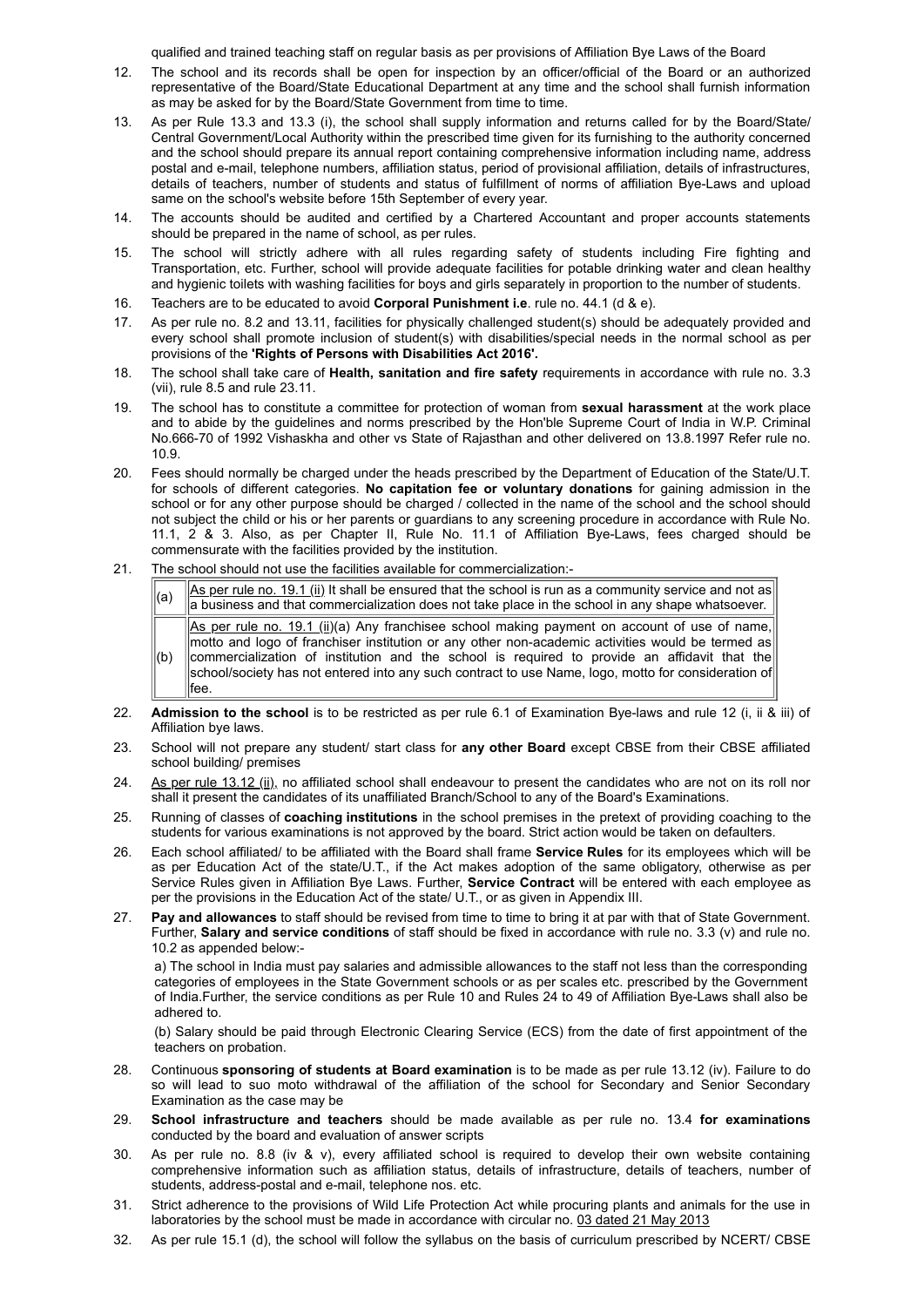and text books published by NCERT/CBSE for the Middle classes as far as practicable or exercise extreme care while selecting books of private publishers. The content must be scrutinized carefully to preclude any objectionable content that hurts the feelings of any class, community, gender, religious group in society. The school will be responsible if prescribed books are found having such content. Provided also that the school would put a list of such books prescribed by it on its website with the written declaration duly signed by the Manager and the principal to the effect that they have gone through the contents of the books prescribed by the school and owe the responsibility

- 33. As per RTE act 2009 and Chapter IX rule No. 53.2.2(a) and 53.3, a teacher appointed to teach Class I to V and VI to VIII should pass in the Central Teacher Eligibility Test (CTET)/ State Teacher Eligibility Test (TET) conducted by the appropriate Government in accordance with the guidelines framed by the NCTE for the purpose
- 34. As per rule no. 3.3 h (vi), every school should organize at least one week training programme for teachers every year in association with any teachers training institute recognized by the State or Central Government or by any agency identified by the Board
- 35. Every secondary and senior secondary school shall appoint a person on full time basis for performing the duties of a Health Wellness teacher as per rule 53.5.
- 36. The school will create Reserve Fund as per the requirement of the Affiliation Bye Laws.
- 37. The Board would not allow any transfer of property/sale of school by one society/ Management/ Trust to another Society/Management/Trust through agreement/sale deed. In case such transaction is effected explicitly or implicitly the Board shall withdraw its affiliation with immediate effect.
- 38. The school is required to follow the safety guidelines as issued by the Board vide Circular No-Affiliation 05/2018 dated 27.03.2018 captioned Safety of Children in schools.
- 39. The school is directed to submit an affidavit duly notorized with in 15 days of issuance of grant letter, as an instrument of acceptance of terms of affiliation. The school is not allowed to alter or make any changes in the contents of the affidavit. The format of affidavit is attached with this letter.
- 40. 5-6 names of persons not below the rank of Principal of Sr. Secondary School affiliated with the Board be recommended so that two of them may be approved by the Board as its nominee in the School Managing Committee. Of these 2-3 may be Principals of KV/JNV
- 41. The school shall apply for further Extension of Provisional Affiliation 'Online' through [www.cbseaff.nic.in](http://www.cbseaff.nic.in/) with prescribed fee and other essential documents as per the time period given by the board in this regard before the expiry of the date of provisional affiliation otherwise penalty as per rules will be charged for late execution of application.
- 42. The school should not start Class IX/X/XI/XII (as the case may be) without written approval of the Board. The Board shall not be responsible for any consequences in case class IX/X/XI/XII are started without obtaining the prior approval of the Board and without following the Affiliation Byelaws.
- 43. It is mandatory for every affiliated school to become a member in the local Sahodaya of CBSE schools.
- 44. In case of established violation of Affiliation Bye laws, directions given in the circulars and any of the above mentioned conditions by the school, the school would be liable for disaffiliation under Chapter V,Rule No. 17 of Affiliation Bye-laws.
- 45. Some of the important rules to be adhered to by the school were given above for drawing specific attention of the school authorities. However, the school authorities are required to acquaint themselves with the rules contained in Affiliation, Examination Bye-laws and circulars issued by the Board from time to time. Any laxity in following rules/instructions of the Board will lead to action against school as per Rule 17 of Affiliation Bye-laws.
- 46. The school is required to contact the concerned Regional Office of CBSE for allotment of school number and password for online Registration of candidates.
- 47. **The affiliation of the school is subject to the fulfillment of the following special conditions. The school is required to comply with the conditions mentioned below and report specific compliance with documentary and photographic evidence ONLINE within a period of 30 days from the date of this letter. In case of non compliance of the these conditions the school will be liable for action as per rules:-**

\*N.A.

Assistant Secretary

Encl: as stated above.

.

To view detailed letter visit our website. If letter is not placed within 10 days, register your request for letter at [cbse.aff@nic.in.](mailto:cbse.aff@nic.in)

[http://cbseaff.nic.in/cbse\\_aff/Form/Login.aspx](http://cbseaff.nic.in/cbse_aff/Form/Login.aspx)

\*\* Please do not reply to this mail.

Central Board of Secondary Education Affiliation Unit, AMC Cell Preet Vihar, Delhi 110092 Email : [cbse.aff@nic.in](mailto:cbse.aff@nic.in)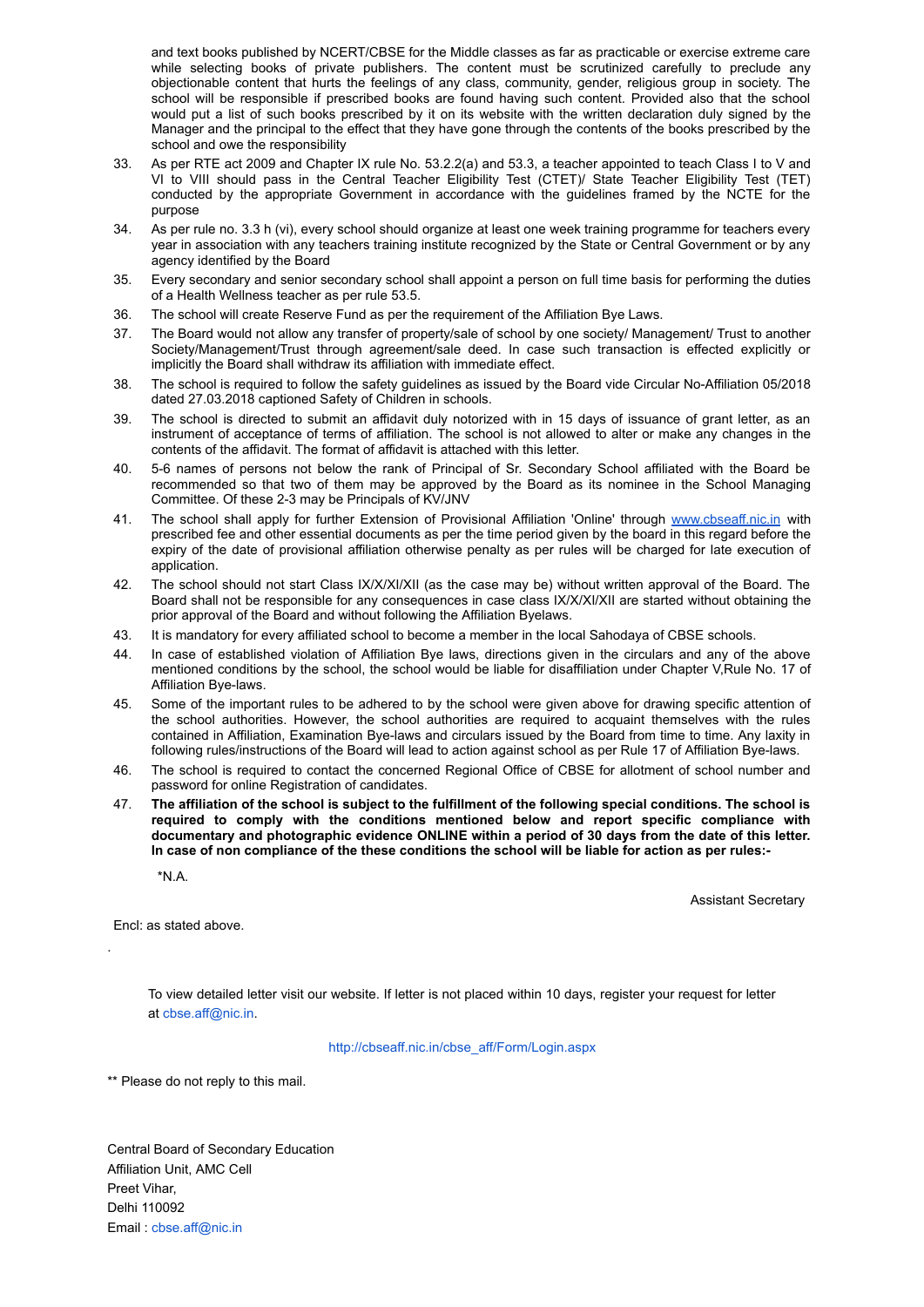**Sarbani Bose** <bvmkoradi@gmail.com> Wed, Nov 28, 2018 at 1:03 PM To: cbse.aff@nic.in

Respected sir/Madam

Asper mentioned in point no 39 of the Affiliation Grant letter No.**CBSE/AFF/1130802/SL-01359-1819/2018-19 dated 26/11/2018** 

no format of affidavit is attached herewith the letter. Kindly send the format so that we can submit it to CBSE for the same at the earliest.

Kindly do the needful

#### Thanking you

[Quoted text hidden]

-- Warm Regards, **Ms. Sarbani Bose Principal**

Bhavan's B.P. Vidya Mandir, Koradi, Nagpur

Ph: 9272225522

**Sarbani Bose** <bvmkoradi@gmail.com> Thu, Dec 6, 2018 at 2:37 PM To: cbse.aff@nic.in

Dear Sir,

I wish to thank you for the grant of Affiliation to our school Bhavan's B.P. Vidya Mandir, Koradi, Nagpur, with reference to the letter no: NO . CBSE/AFF/1130802/SL-01359-1819/2018-19 dt. 26.11.2018.

Kindly note that this year we have classes only upto Std. VIII. The students will be enrolled for class IX in the academic year 2019-20 and the first batch of class X will appear in the board examinations in March, 2021.

Also in the mail received from you it is mentioned that the school has to submit an affidavit as per the format enclosed with the mail and duly notorized within 15 days of issuance of grant letter as an instrument of acceptance of terms of affiliation. However no format has been received so far. The same will be send no sooner we receive it from CBSE.

Thanking you, Yours faithfully, [Quoted text hidden]

**Sarbani Bose** <bvmkoradi@gmail.com> Mon, Apr 8, 2019 at 11:26 AM To: cbse.aff@nic.in

Dear Sir,

This is with reference to your mail dated 26.11.2018 to us - 'Bhavan's B.P. Vidya Mandir, Koradi', Nagpur regarding grant of Affiliation vide letter no: NO . CBSE/AFF/1130802/SL-01359-1819/2018-19. I wish to bring it to your kind notice that we have not received the hard copy of affiliation certificate till date.

Also in the mail received from you it is mentioned that the school has to submit an affidavit as per the format enclosed with the mail and duly notorized within 15 days of issuance of grant letter as an instrument of acceptance of terms of affiliation. However no format has been received so far.

School has hence submitted commencement certificate as an instrument of acceptance of terms of

affiliation (Appendix VIII) as per the New Affiliation Bye laws issued on dated 18<sup>th</sup> October 2018. We are enclosing the grant letter received with the mail. We request you to kindly sent us the Affiliation Certificate at its earliest.

Thanking you in anticipation. Yours faithfully,

**(Ms. Sarbani Bose) Principal**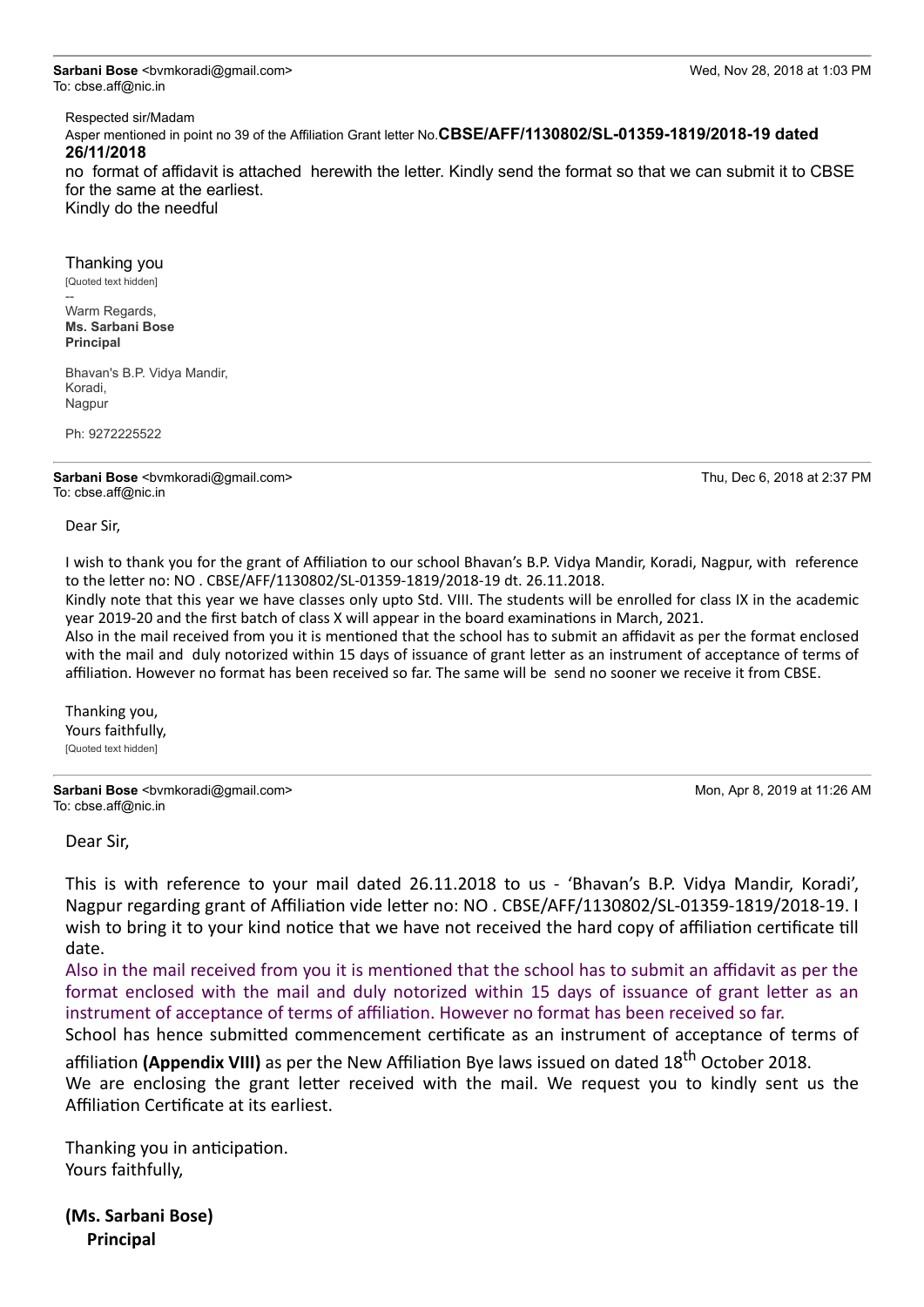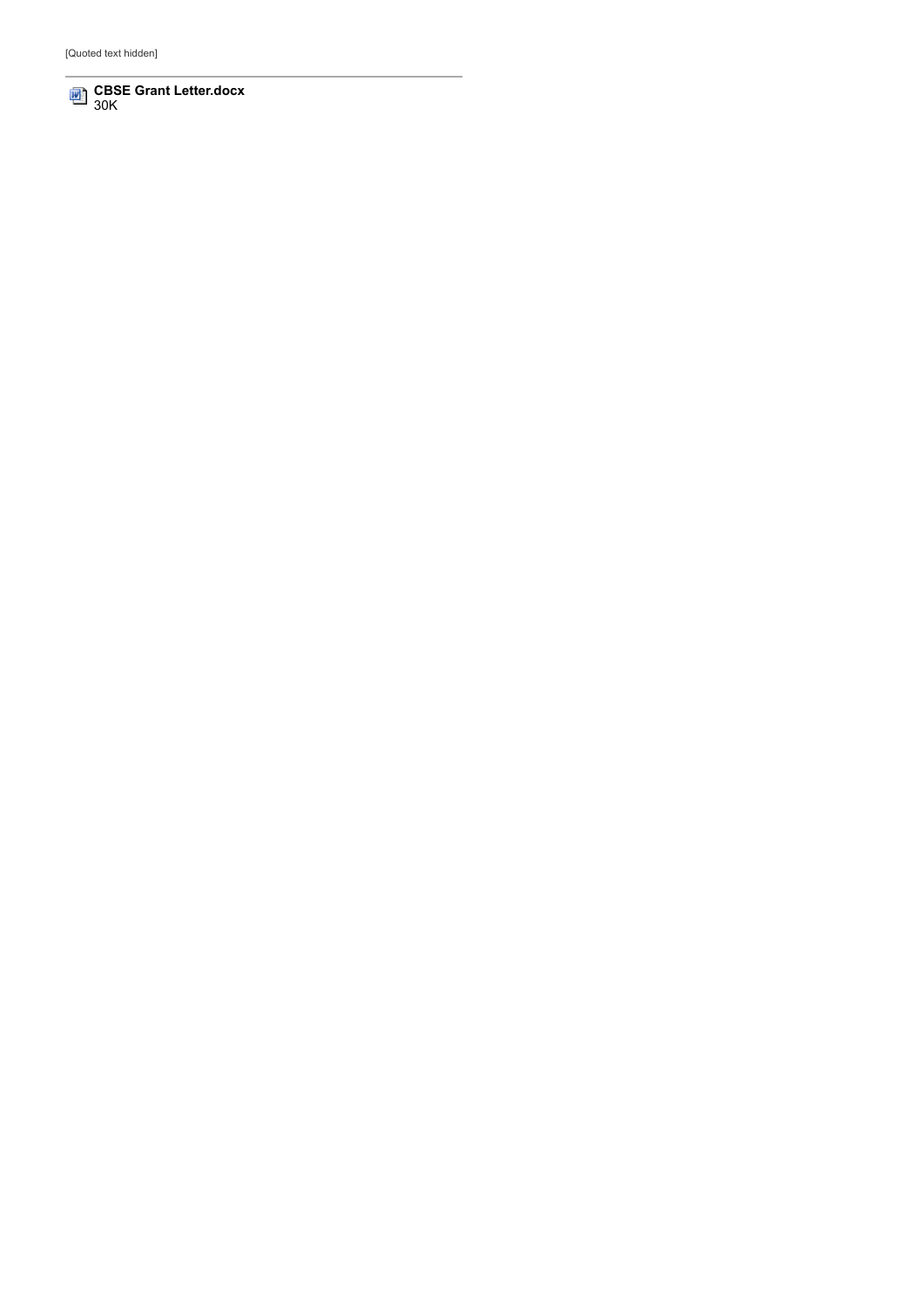# Grant Letter

# **cbse.aff@nic.in via nic.in** Mon, Nov 26, 2018,

12:54 PM

to me, rochennai.cbse

Dear Sir/Madam,

Online Application No.:- =SL-01359-1819 Scrutiny Status :- Grant Letter. Letter :-

**NO . CBSE/AFF/1130802/SL-01359-1819/2018-19**

**Dated: 26/11/201 8**

**The Manager, Bhavans Bhagwandas Purohit Vidya Mandir, Koradi NANDA PHATA,KHAPARKHEDA ROAD, KORADI NAGPUR MAHARASHTRA ,NAGPUR , 441111 (M: 9272225522)** 

**Subject : Provisional Affiliation up to Secondary Levelregarding.**

**Ref : Application No. SL-01359-1819 dated 20.06.2017.**

With reference to your application on the subject cited above; I am directed to convey the sanction for Provisional Affiliation as per details given below :

## **Affiliation No. 1130802**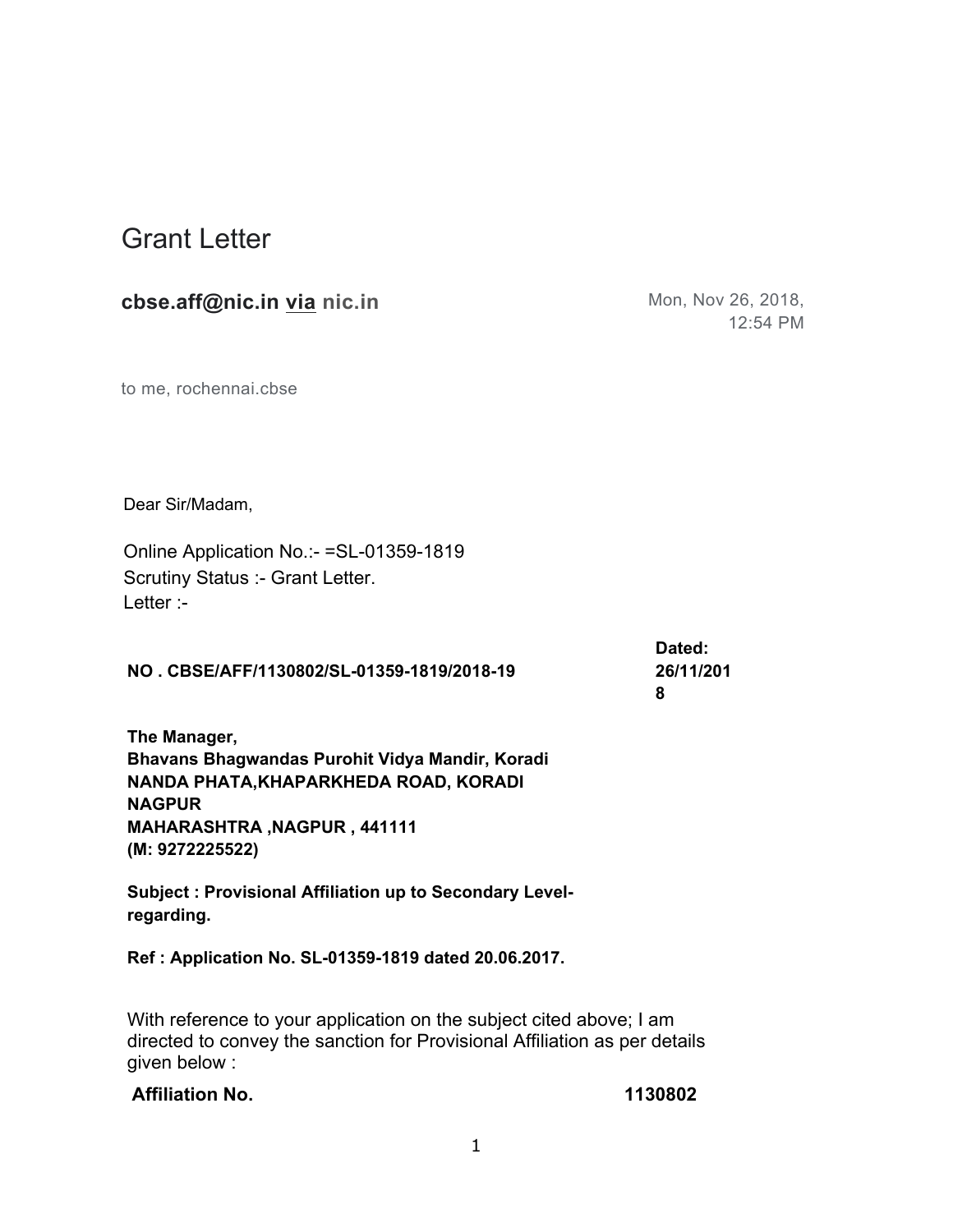| <b>Affiliated for</b>                                                              | <b>Secondary</b><br><b>School</b><br><b>Examination</b> |
|------------------------------------------------------------------------------------|---------------------------------------------------------|
| Category                                                                           | <b>Fresh</b><br><b>Affiliation</b>                      |
| Period of provisional affiliation                                                  | 01.04.2018<br>to<br>31.03.2021                          |
| Year and Month From which admission can be taken<br>in Class-IX                    | 1 April, 2018                                           |
| Year and Month in which first batch of Class-Xwill<br>appear in board examinations | <b>March, 2020</b>                                      |
| <b>SUBJECTS ALLOWED:</b>                                                           |                                                         |
|                                                                                    |                                                         |

**Languages NA Elective**   $Subjects$ 

**The facilities reported at the time of last inspection:**

|              | S.No. Detail                          | <b>Nos</b>                    | <b>Size</b>                    |
|--------------|---------------------------------------|-------------------------------|--------------------------------|
| 1            | Area of school campus                 |                               | 40468.56<br><b>Sq.Meters</b>   |
| $\mathbf{2}$ | Built up area                         | --                            | <b>14031.2 Sq. Meters</b>      |
| 3            | Area of play ground                   |                               | 16723.715<br><b>Sq.Meters</b>  |
| 4            | <b>Composite Science Lab</b>          | 1                             | 26.49 X 23.96 Sq<br><b>Fts</b> |
| 5            | <b>Mathematics Lab</b>                | 1                             | 24.22 X 26.8 Sq Fts            |
| 6            | <b>Computer Lab</b>                   | 1                             | 35.2 X 32.21 Sq Fts            |
| 7            | <b>Biology Lab</b>                    | --                            | --                             |
| 8            | <b>Chemistry Lab</b>                  |                               | --                             |
| 9            | <b>Physics Lab</b>                    |                               | --                             |
| 10           | Library rooms                         | 1                             | 65.19 X 34.02 Sq<br><b>Fts</b> |
| 11           | <b>Class rooms</b>                    | 44                            | 27 X 24.22 Sq Fts              |
| 12           | <b>Class rooms</b>                    | 33                            | 27 X 24.22 Sq Fts              |
| 13           | Name of society running the<br>school | <b>Bharatiya Vidya Bhavan</b> |                                |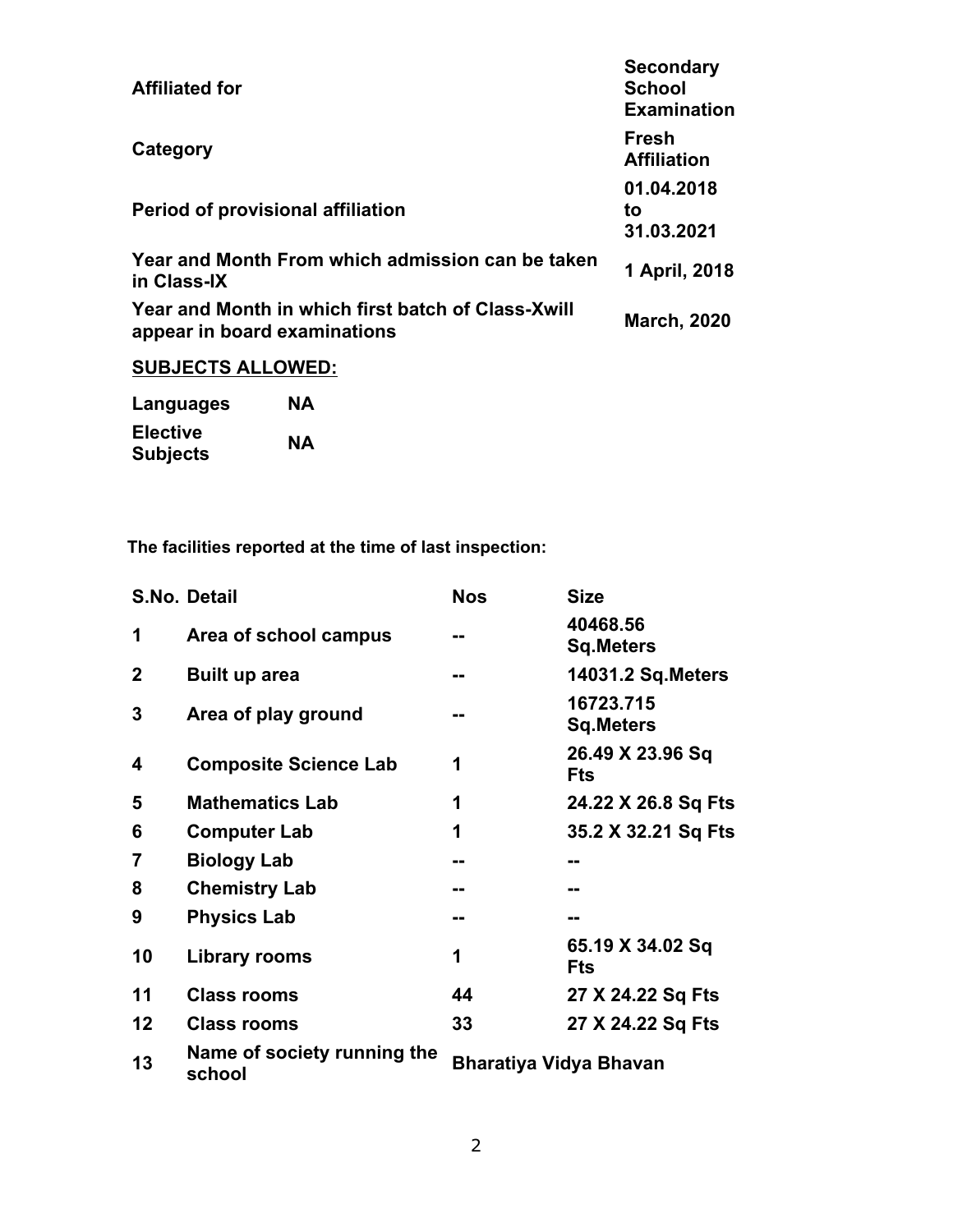The above sanction is subject to fulfillment of following conditions:-

- 1. The school will follow the syllabus on the basis of curriculum prescribed by NCERT/CBSE for the Middle Classes. The school will follow syllabus and courses as per scheme of studies prescribed by the Board for Secondary/Sr. Secondary School Examination and changes made therein from time to time.
- 2. The school should go through the provision of **Affiliation and Examination Bye Laws and keep a copy there of**for reference purpose and also advised to visit CBSE websites / , http://cbseacademic.nic.in/ & http://cbse.nic.in/ for updates. The School is expected to see all circulars on these CBSE websites at least once every week.
- 3. **The school shall submit their information through Online Affiliated School Information System (OASIS) as per details given in circular no. affiliation-06/2018 dated 24.04.2018. Link for OASIS is available on Board's website: www.cbse.nic.in.**
- 4. The school will follow the **RTE Act, 2009** and instructions issued thereon by the CBSE/Respective State /UT Govt. from time to time.
- 5. The school will enroll students proportionate to the facilities available in the school as prescribed in the Affiliation Bye-Laws of the Board which shall not in general exceed the optimum number as under :-

| Campus<br>area | <b>Enrolment</b> | <b>No. of Sections</b> | No. of Sections at Sr.<br>(pre-primary to X) Secondary (XI & XII) |
|----------------|------------------|------------------------|-------------------------------------------------------------------|
| a) 1.0 acre    | 1250             | 02 in each class       | 04 each in class XI and<br>XII                                    |
| b) $1.5$ acre  | 1875             | 03 in each class       | 04 each in class XI and<br>XII                                    |
| c) $2.0$ acre  | 2500             | 04 in each class       | 04 each in class XI and<br>XII                                    |

School running on bigger campus of more than 02 acres, the number of students shall be restricted as per the actual facilities in the school

d) which shall be proportionate to the optimum number mentioned at (a), (b) and (c) above.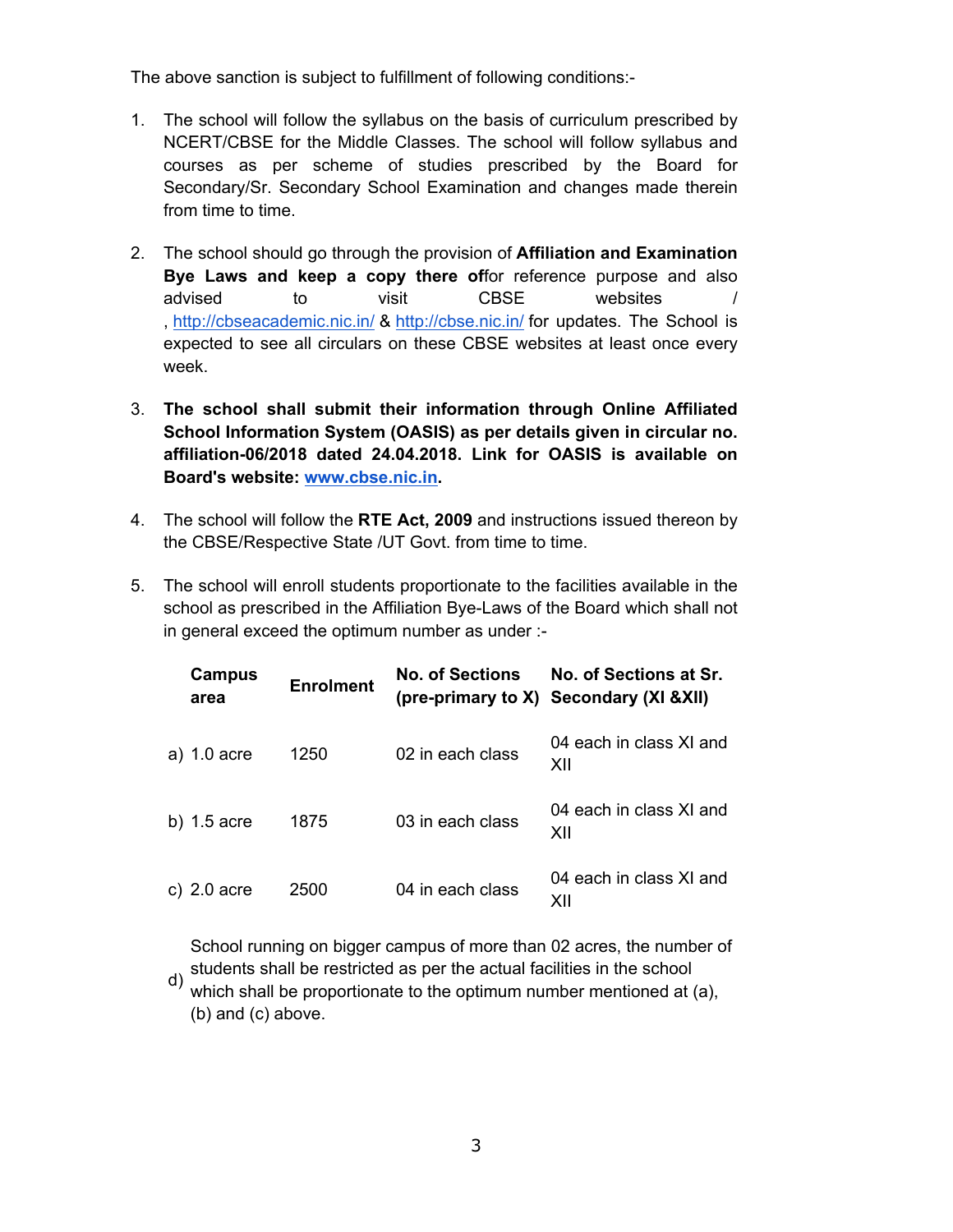- 6. The school will provide well equipped Laboratories, Library and other facilities as per norms of the Board. The relevant books as per the academic level of students shall be made available in the library.
- 7. The School should have at least one adequately equipped computer lab with a minimum of 10 computers and would ensure **computer student ratio of 1:20** at least. Proper software along with facility of Broad Band connectivity with the feature of 'internet always on' from any service provider to be ensured.
- 8. The schools affiliated and running upto Senior Secondary Level will provide suitable facilities including the equipment in laboratories/workshops and games for classes XI and XII as per requirements laid down in rules.
- 9. The school will also abide by the conditions of Recognition/NOC prescribed by the State Government concerned.
- 10. The school is required to restrict the number of sections as per the infrastructure facilities available in the school as per rule 10.6 of Affiliation Bye-laws. The **optimum number of students** in a section of a class should not be more than 40 and number of students at middle, secondary and senior secondary level of the school shall preferably be proportionate to each other.
- 11. **The section teacher ratio of 1:1.5** is to be maintained to teach various subjects and school shall appoint qualified and trained teaching staff on regular basis as per provisions of Affiliation Bye Laws of the Board
- 12. The school and its records shall be open for inspection by an officer/official of the Board or an authorized representative of the Board/State Educational Department at any time and the school shall furnish information as may be asked for by the Board/State Government from time to time.
- 13. As per Rule 13.3 and 13.3 (i), the school shall supply information and returns called for by the Board/State/ Central Government/Local Authority within the prescribed time given for its furnishing to the authority concerned and the school should prepare its annual report containing comprehensive information including name, address postal and e-mail, telephone numbers, affiliation status, period of provisional affiliation, details of infrastructures, details of teachers, number of students and status of fulfillment of norms of affiliation Bye-Laws and upload same on the school's website before 15th September of every year.
- 14. The accounts should be audited and certified by a Chartered Accountant and proper accounts statements should be prepared in the name of school, as per rules.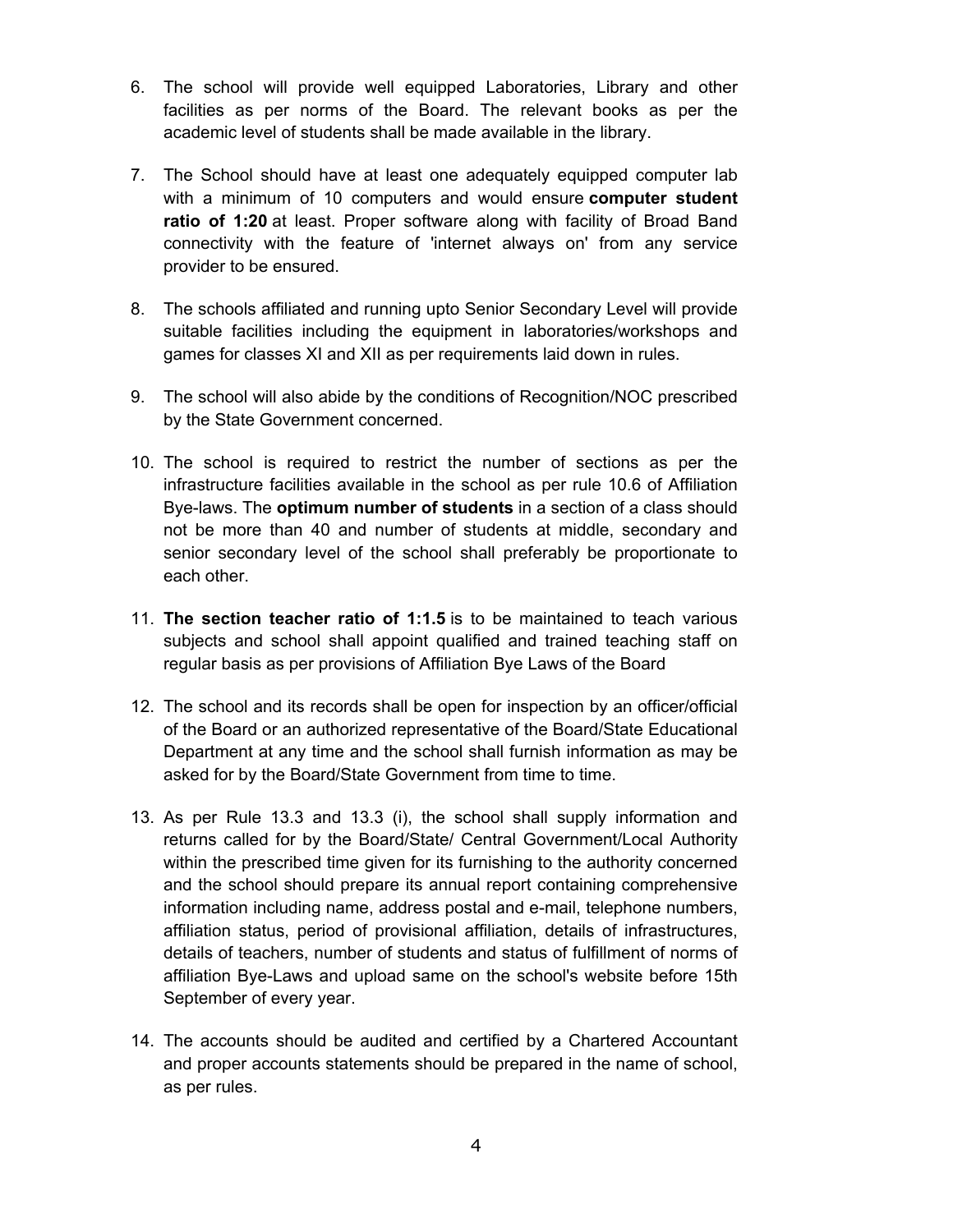- 15. The school will strictly adhere with all rules regarding safety of students including Fire fighting and Transportation, etc. Further, school will provide adequate facilities for potable drinking water and clean healthy and hygienic toilets with washing facilities for boys and girls separately in proportion to the number of students.
- 16. Teachers are to be educated to avoid **Corporal Punishment i.e**. rule no. 44.1 (d & e).
- 17. As per rule no. 8.2 and 13.11, facilities for physically challenged student(s) should be adequately provided and every school shall promote inclusion of student(s) with disabilities/special needs in the normal school as per provisions of the **'Rights of Persons with Disabilities Act 2016'.**
- 18. The school shall take care of **Health, sanitation and fire safety** requirements in accordance with rule no. 3.3 (vii), rule 8.5 and rule 23.11.
- 19. The school has to constitute a committee for protection of woman from **sexual harassment** at the work place and to abide by the guidelines and norms prescribed by the Hon'ble Supreme Court of India in W.P. Criminal No.666-70 of 1992 Vishaskha and other vs State of Rajasthan and other delivered on 13.8.1997 Refer rule no. 10.9.
- 20. Fees should normally be charged under the heads prescribed by the Department of Education of the State/U.T. for schools of different categories. **No capitation fee or voluntary donations** for gaining admission in the school or for any other purpose should be charged / collected in the name of the school and the school should not subject the child or his or her parents or guardians to any screening procedure in accordance with Rule No. 11.1, 2 & 3. Also, as per Chapter II, Rule No. 11.1 of Affiliation Bye-Laws, fees charged should be commensurate with the facilities provided by the institution.
- 21. The school should not use the facilities available for commercialization:-

As per rule no. 19.1 (ii) It shall be ensured that the school is run as a community service and not as a business and that

(a) commercialization does not take place in the school in any shape whatsoever.

As per rule no. 19.1 (ii)(a) Any franchisee school making payment on account of use of name, motto and logo of franchiser institution or any other non-academic activities would be termed as

(b) commercialization of institution and the school is required to provide an affidavit that the school/society has not entered into any such contract to use Name, logo, motto for consideration of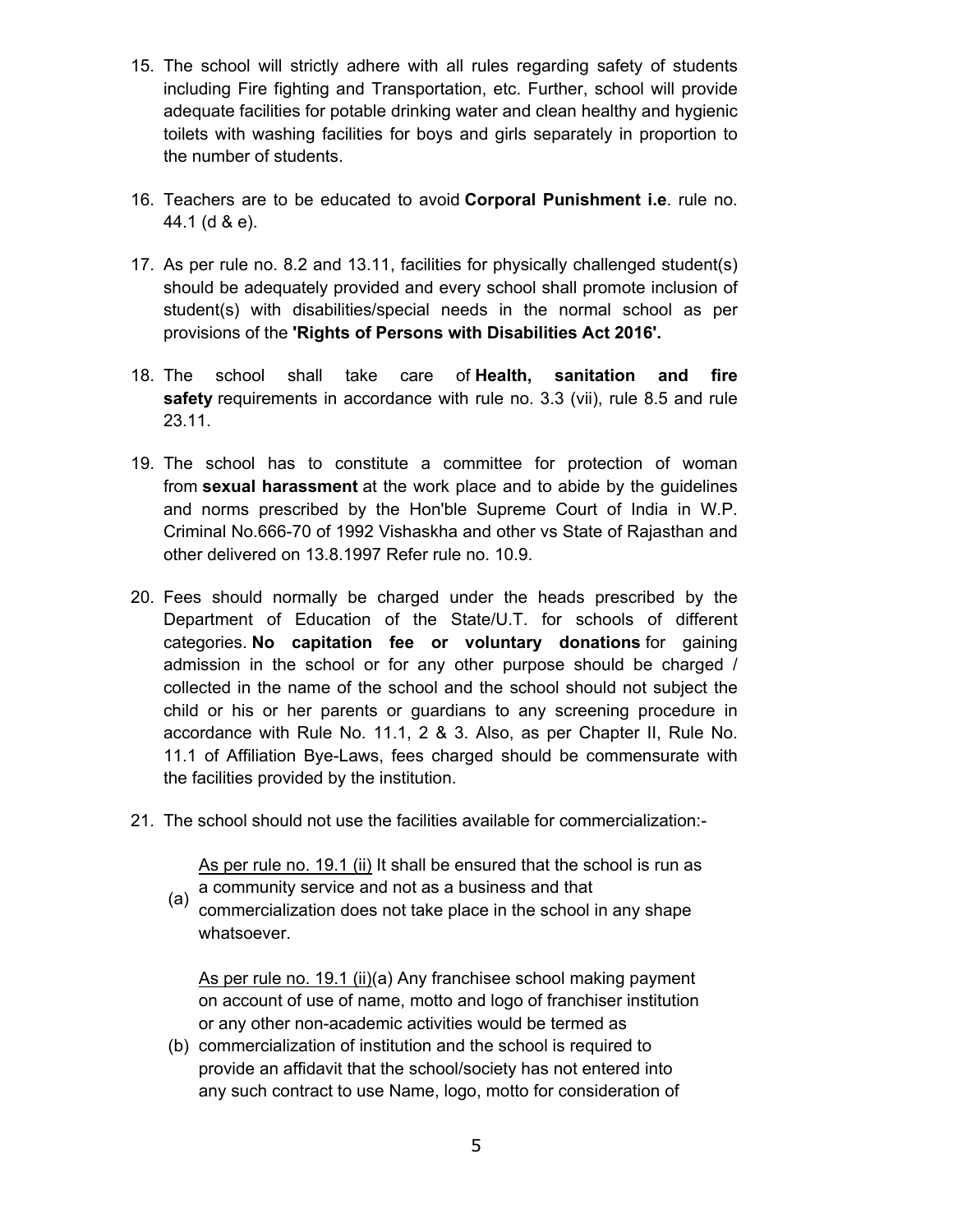- 22. **Admission to the school** is to be restricted as per rule 6.1 of Examination Bye-laws and rule 12 (i, ii & iii) of Affiliation bye laws.
- 23. School will not prepare any student/ start class for **any other Board** except CBSE from their CBSE affiliated school building/ premises
- 24. As per rule 13.12 (ii), no affiliated school shall endeavour to present the candidates who are not on its roll nor shall it present the candidates of its unaffiliated Branch/School to any of the Board's Examinations.
- 25. Running of classes of **coaching institutions** in the school premises in the pretext of providing coaching to the students for various examinations is not approved by the board. Strict action would be taken on defaulters.
- 26. Each school affiliated/ to be affiliated with the Board shall frame **Service Rules** for its employees which will be as per Education Act of the state/U.T., if the Act makes adoption of the same obligatory, otherwise as per Service Rules given in Affiliation Bye Laws. Further, **Service Contract** will be entered with each employee as per the provisions in the Education Act of the state/ U.T., or as given in Appendix III.
- 27. **Pay and allowances** to staff should be revised from time to time to bring it at par with that of State Government. Further, **Salary and service conditions** of staff should be fixed in accordance with rule no. 3.3 (v) and rule no. 10.2 as appended below:-

a) The school in India must pay salaries and admissible allowances to the staff not less than the corresponding categories of employees in the State Government schools or as per scales etc. prescribed by the Government of India.Further, the service conditions as per Rule 10 and Rules 24 to 49 of Affiliation Bye-Laws shall also be adhered to.

(b) Salary should be paid through Electronic Clearing Service (ECS) from the date of first appointment of the teachers on probation.

- 28. Continuous **sponsoring of students at Board examination** is to be made as per rule 13.12 (iv). Failure to do so will lead to suo moto withdrawal of the affiliation of the school for Secondary and Senior Secondary Examination as the case may be
- 29. **School infrastructure and teachers** should be made available as per rule no. 13.4 **for examinations** conducted by the board and evaluation of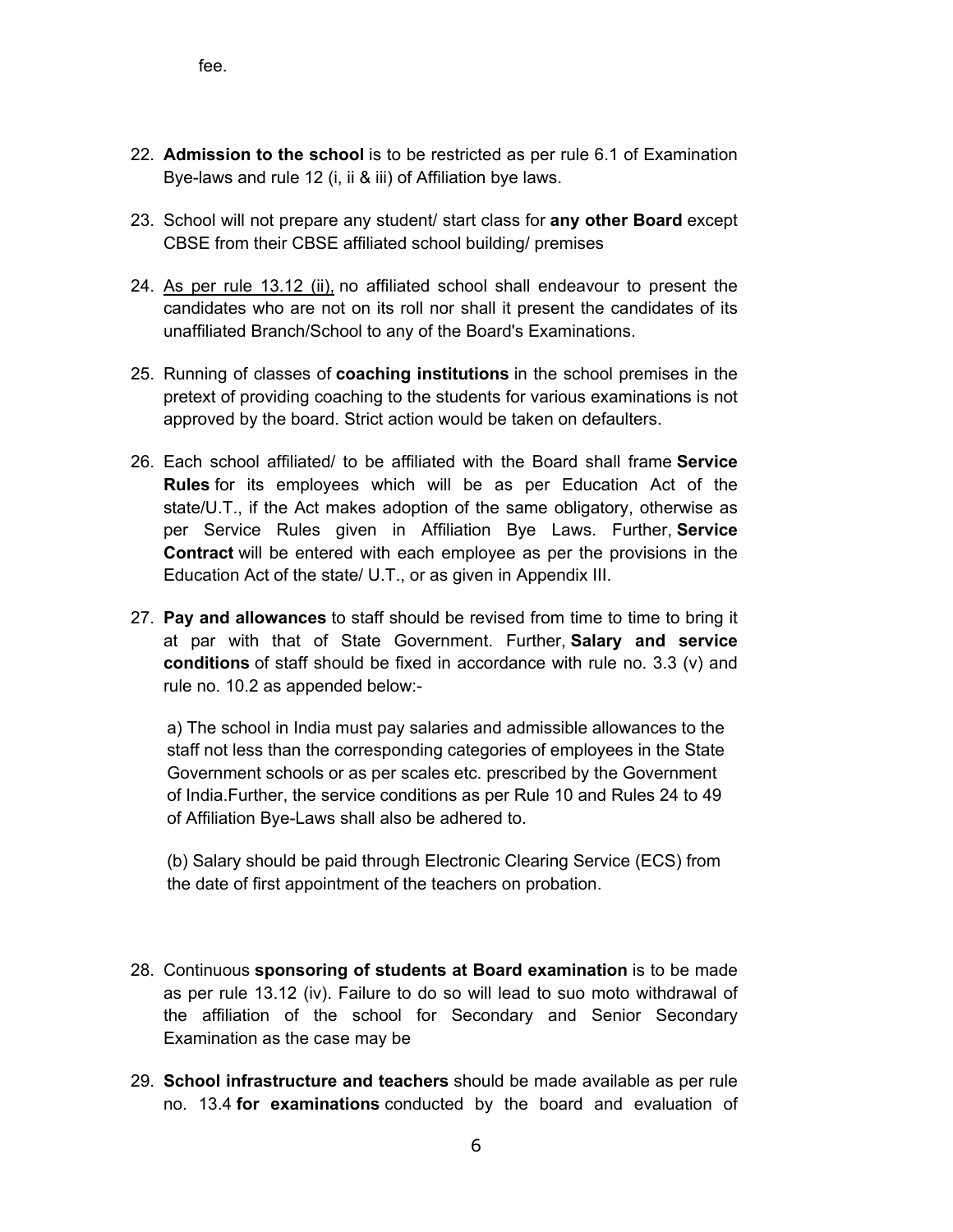answer scripts

- 30. As per rule no. 8.8 (iv & v), every affiliated school is required to develop their own website containing comprehensive information such as affiliation status, details of infrastructure, details of teachers, number of students, address-postal and e-mail, telephone nos. etc.
- 31. Strict adherence to the provisions of Wild Life Protection Act while procuring plants and animals for the use in laboratories by the school must be made in accordance with circular no. 03 dated 21 May 2013
- 32. As per rule 15.1 (d), the school will follow the syllabus on the basis of curriculum prescribed by NCERT/ CBSE and text books published by NCERT/CBSE for the Middle classes as far as practicable or exercise extreme care while selecting books of private publishers. The content must be scrutinized carefully to preclude any objectionable content that hurts the feelings of any class, community, gender, religious group in society. The school will be responsible if prescribed books are found having such content. Provided also that the school would put a list of such books prescribed by it on its website with the written declaration duly signed by the Manager and the principal to the effect that they have gone through the contents of the books prescribed by the school and owe the responsibility
- 33. As per RTE act 2009 and Chapter IX rule No. 53.2.2(a) and 53.3, a teacher appointed to teach Class I to V and VI to VIII should pass in the Central Teacher Eligibility Test (CTET)/ State Teacher Eligibility Test (TET) conducted by the appropriate Government in accordance with the guidelines framed by the NCTE for the purpose
- 34. As per rule no. 3.3 h (vi), every school should organize at least one week training programme for teachers every year in association with any teachers training institute recognized by the State or Central Government or by any agency identified by the Board
- 35. Every secondary and senior secondary school shall appoint a person on full time basis for performing the duties of a Health Wellness teacher as per rule 53.5.
- 36. The school will create Reserve Fund as per the requirement of the Affiliation Bye Laws.
- 37. The Board would not allow any transfer of property/sale of school by one society/ Management/ Trust to another Society/Management/Trust through agreement/sale deed. In case such transaction is effected explicitly or implicitly the Board shall withdraw its affiliation with immediate effect.
- 38. The school is required to follow the safety guidelines as issued by the Board vide Circular No-Affiliation 05/2018 dated 27.03.2018 captioned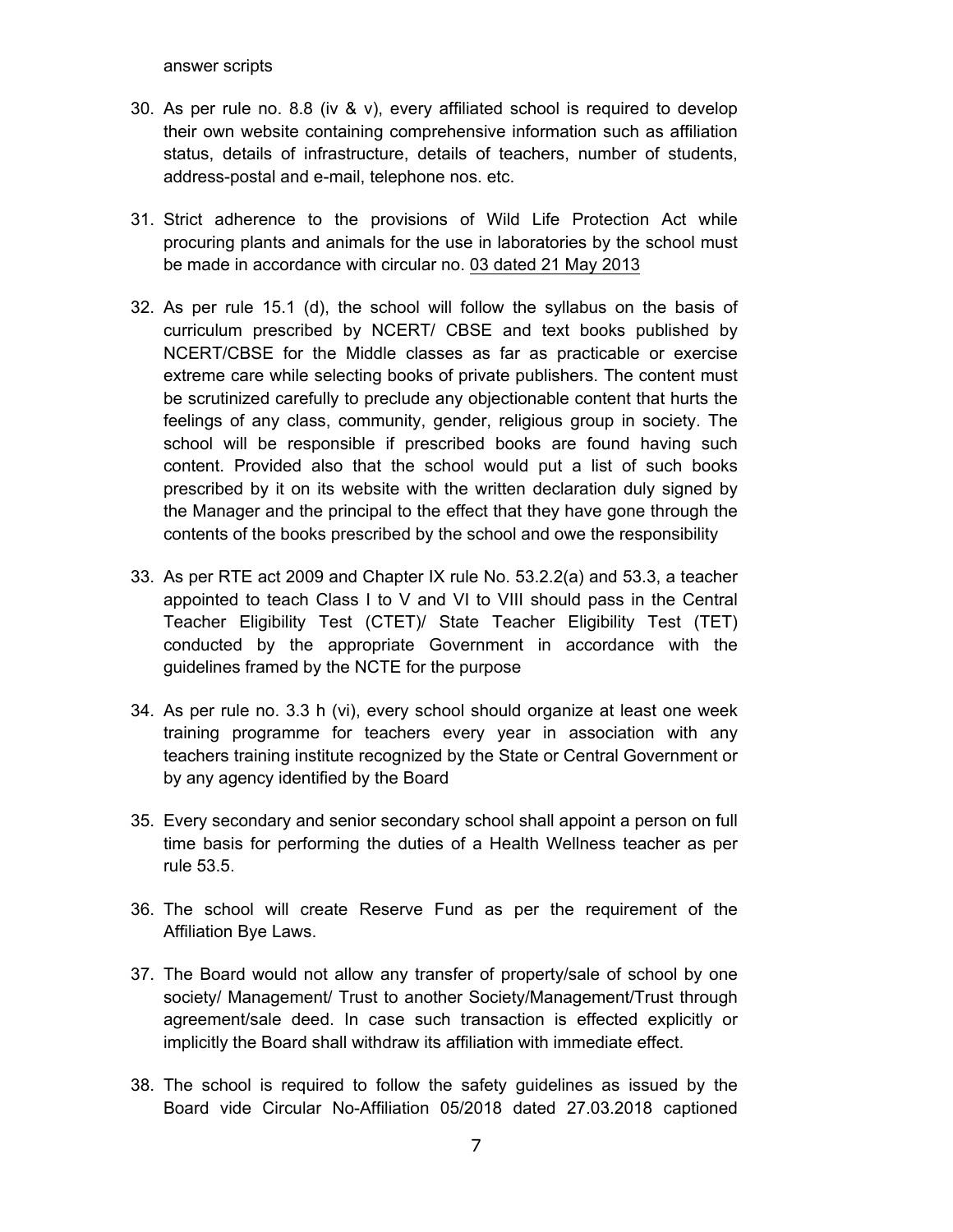Safety of Children in schools.

- 39. The school is directed to submit an affidavit duly notorized with in 15 days of issuance of grant letter, as an instrument of acceptance of terms of affiliation. The school is not allowed to alter or make any changes in the contents of the affidavit. The format of affidavit is attached with this letter.
- 40. 5-6 names of persons not below the rank of Principal of Sr. Secondary School affiliated with the Board be recommended so that two of them may be approved by the Board as its nominee in the School Managing Committee. Of these 2-3 may be Principals of KV/JNV
- 41. The school shall apply for further Extension of Provisional Affiliation 'Online' through www.cbseaff.nic.in with prescribed fee and other essential documents as per the time period given by the board in this regard before the expiry of the date of provisional affiliation otherwise penalty as per rules will be charged for late execution of application.
- 42. The school should not start Class IX/X/XI/XII (as the case may be) without written approval of the Board. The Board shall not be responsible for any consequences in case class IX/X/XI/XII are started without obtaining the prior approval of the Board and without following the Affiliation Byelaws.
- 43. It is mandatory for every affiliated school to become a member in the local Sahodaya of CBSE schools.
- 44. In case of established violation of Affiliation Bye laws, directions given in the circulars and any of the above mentioned conditions by the school, the school would be liable for disaffiliation under Chapter V,Rule No. 17 of Affiliation Bye-laws.
- 45. Some of the important rules to be adhered to by the school were given above for drawing specific attention of the school authorities. However, the school authorities are required to acquaint themselves with the rules contained in Affiliation, Examination Bye-laws and circulars issued by the Board from time to time. Any laxity in following rules/instructions of the Board will lead to action against school as per Rule 17 of Affiliation Byelaws.
- 46. The school is required to contact the concerned Regional Office of CBSE for allotment of school number and password for online Registration of candidates.
- 47. **The affiliation of the school is subject to the fulfillment of the following special conditions. The school is required to comply with the conditions mentioned below and report specific compliance with documentary and photographic evidence ONLINE within a period of 30 days from the date of this letter. In case of non compliance of the**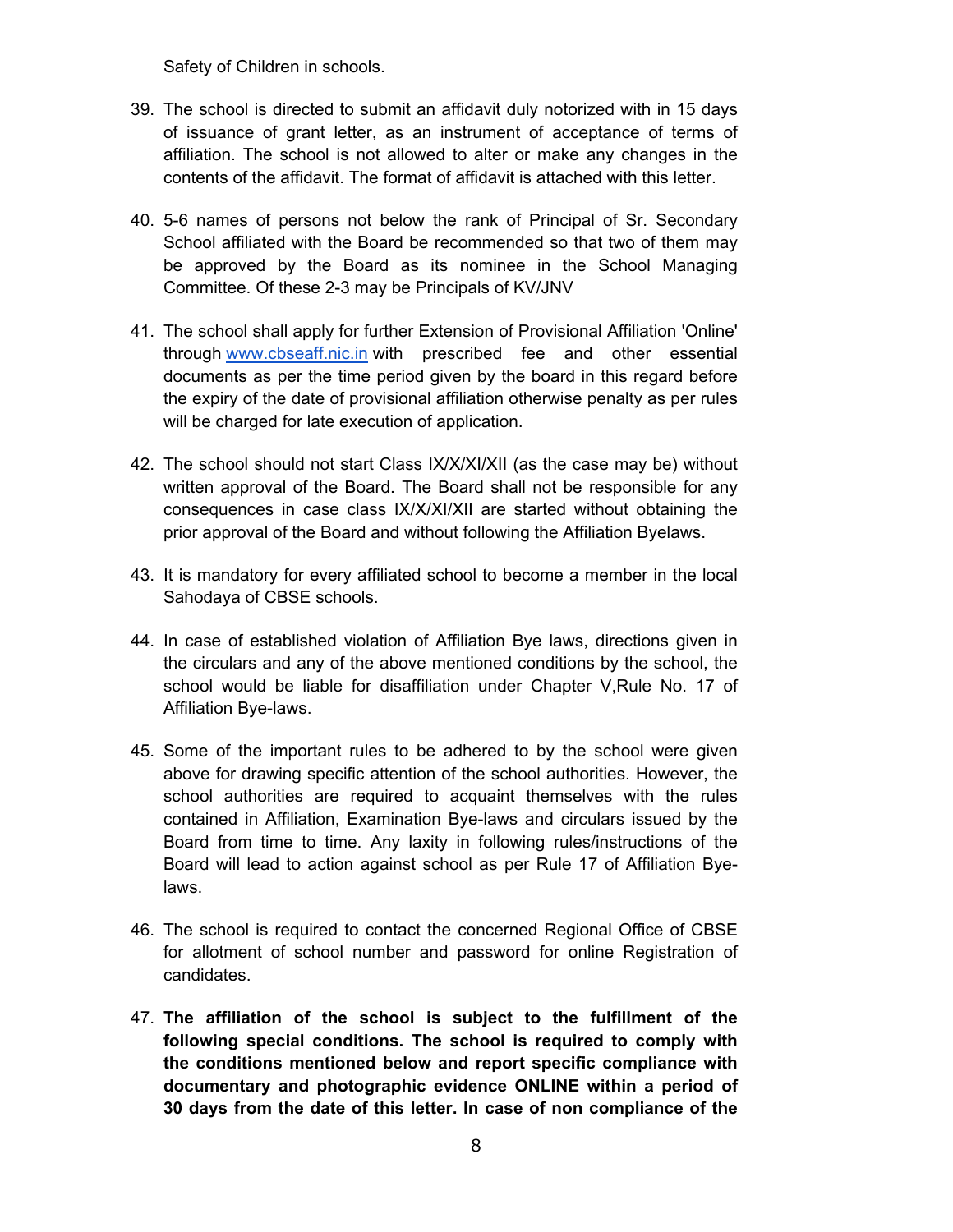**these conditions the school will be liable for action as per rules:-**

\*N.A.

Assistant Secretary

Encl: as stated above.

.

To view detailed letter visit our website. If letter is not placed within 10 days, register your request for letter at cbse.aff@nic.in. http://cbseaff.nic.in/cbse\_aff/Form/Login.aspx

\*\* Please do not reply to this mail.

Central Board of Secondary Education Affiliation Unit, AMC Cell Preet Vihar, Delhi 110092 Email : cbse.aff@nic.in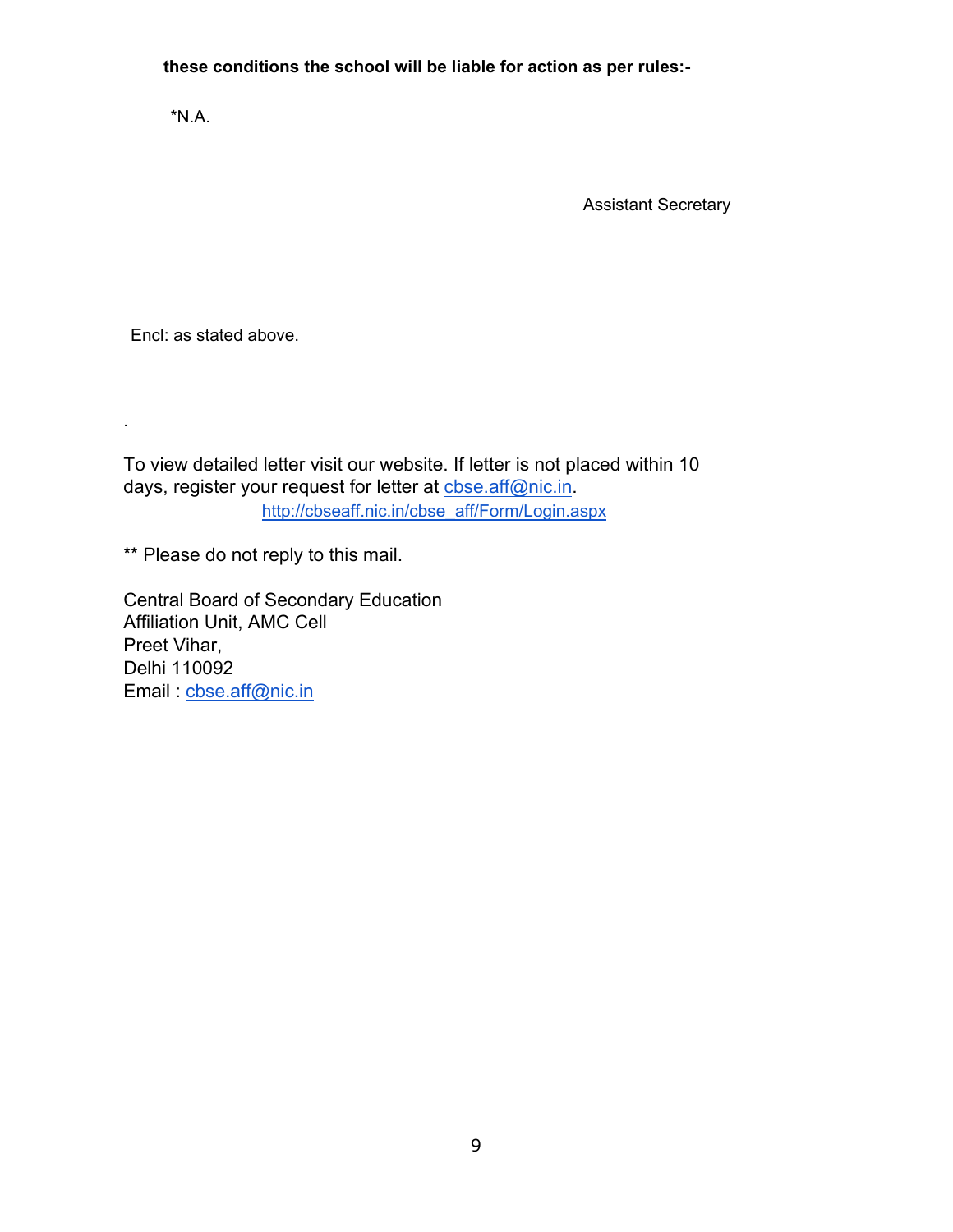

# **Grant Letter**

2 messages

**cbse.aff@nic.in** <cbse.aff@nic.in> Tue, Sep 22, 2020 at 10:55 AM To: bvmkoradi@gmail.com Cc: ropune.cbse@gmail.com

Dear Sir/Madam,

Online Application No.:- =EX-00522-2122

Scrutiny Status :- Grant Letter.

Letter :-

**NO . CBSE/AFF/EX-00522-2122/2021-22/ Dated:**

**The Manager, Bhavans Bhagwandas Purohit Vidya Mandir, NANDA PHATA,KHAPARKHEDA ROAD, KORADI Nagpur MAHARASHTRA ,NAGPUR , 441111 (M: 9272225522)** 

**Subject : Extension of General Affiliation up to Secondary Level/Sr Secondaryregarding.**

**Ref : Application No. EX-00522-2122**

With reference to your application on the subject cited above; I am directed to convey the sanction for General Affiliation as per details given below :

| Affiliation No.               | 1130802                          |
|-------------------------------|----------------------------------|
| Affiliated for                | Extension of General Affiliation |
| ∥Category                     | <b>Extension of Affiliation</b>  |
| Period of General affiliation | 01.04.2021 to 31.03.2026         |

#### **The facilities reported at the time of last inspection:**

| S.No. | $\blacksquare$ Detail                                         | <b>Size</b>                 |
|-------|---------------------------------------------------------------|-----------------------------|
|       | Area on which school building situated reported by<br>⊪the IC | 40468.56 sq meters          |
| 2     | Area of play ground                                           | $\parallel$ 16723 sq meters |

**Sarbani Bose <bvmkoradi@gmail.com>**

**22/09/2020**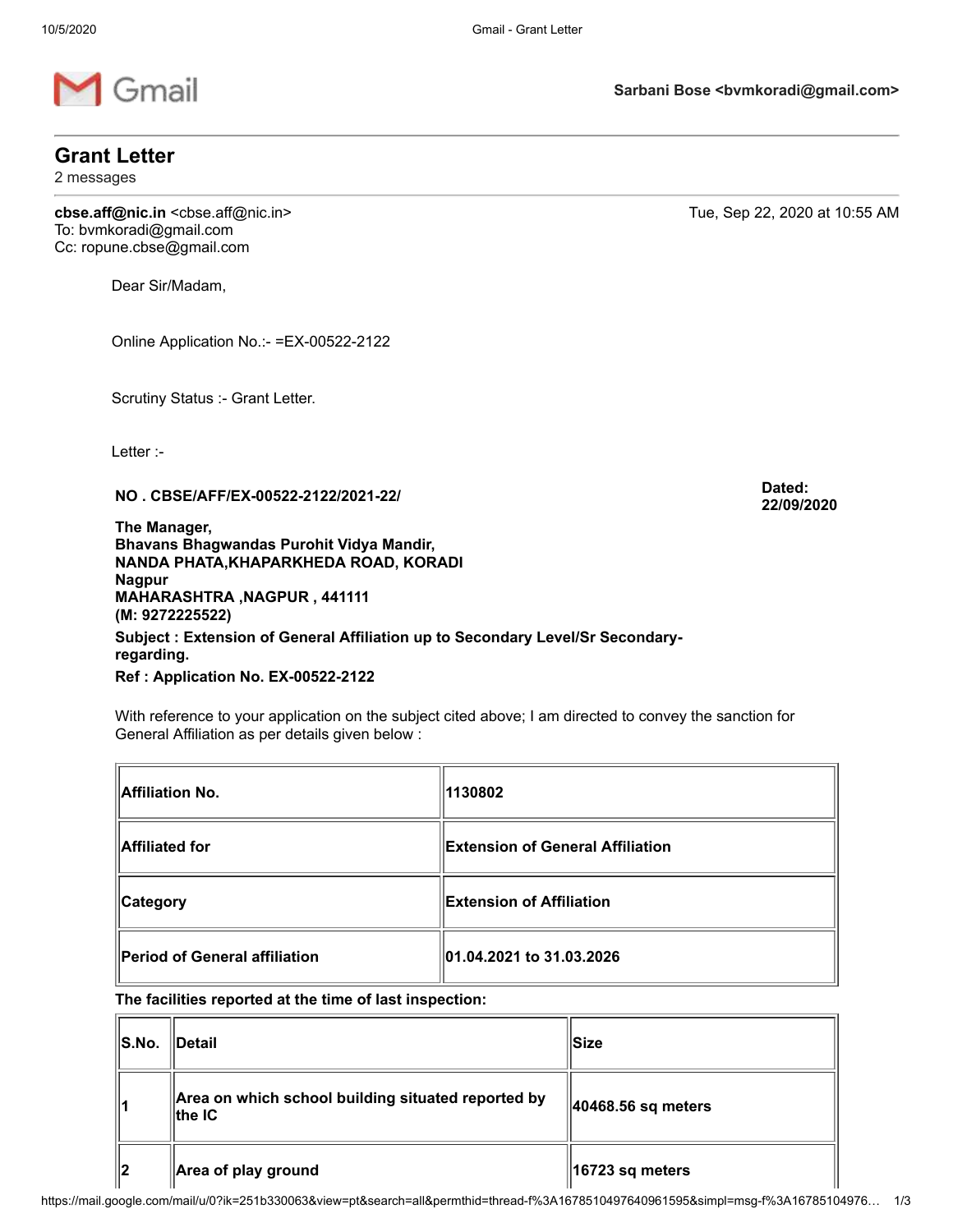The above sanction is subject to fulfillment of following conditions:-

- 1. The school will follow the **RTE Act, 2009** and instructions issued thereon by the CBSE/Respective State /UT Govt. from time to time.
- 2. The School is required to apply on online for further extension of affiliation along with the requisite fee and other documents as per Rule 10.3 of Affiliation Bye Laws.
- 3. The school will also abide by the conditions prescribed, if any, by the State Government concerned as mentioned in certificate as per appendix III issued by District Education Officer (DEO) /equivalent officer.
- 4. The school should ensure the strong governance and management of its activities in way of comprehensive and quantifiable planning in way of curriculum planning, infrastructure, resources, physical education, staff development and other co-curricular areas.
- 5. The school should go through the provision of **Affiliation and Examination Bye Laws and keep a copy there of** for reference purpose and also advised to visit CBSE websites i.e. http://cbseacademic.nic.in/ & http://cbse.nic.in/ for updates. The School is expected to see all circulars on these CBSE websites regularly.
- 6. The school will strictly adhere to all rules regarding safety of students including Fire fighting and Transportation, etc. Further, school will provide adequate facilities for potable drinking water and clean healthy and hygienic toilets with washing facilities for boys and girls separately in proportion to the number of students.
- 7. **Admission to the school** is to be restricted as per relevant rules of Examination Bye-laws and rule 2.4.5, 2.6.5, 7.1, 7.2, 8.4.2, 8.4.10 & other relevant rules of Affiliation bye laws.
- 8. The school is required to follow rule No.2.4.7 and 2.4.8 of Affiliation Bye Laws regarding Books and Quality of Education.
- 9. The number of sections of the school shall be restricted to **75** as per the number of class rooms reported during inspection and further increase shall be subject to specific approval of the Board on the basis of the request of the school as per affiliation bye laws.
- 10. The school shall be solely responsible for any legal consequences arising out of the use of school name/logo/society/trust or any other identity related to running of school affiliated to CBSE. The school shall also be liable to bear all legal charges incurred by the Board, if any, arising out of these circumstances.
- 11. The school must strive to promote conservation of environment on their campus through rain water harvesting, segregation of waste at source, recycling of organic waste, proper disposal of waste including electronic waste, use of energy saving and energy efficient electrical equipment, greening of campus, use of solar energy, education and awareness amongst children on environment conservation and cleanliness etc.
- 12. The school shall submit their information through Online Affiliated School Information System (OASIS) as per details given in circular no. affiliation-06/2018 dated 24.04.2018. Link for OASIS is available on Board's website: www.cbse.nic.in.
- 13. The optimum Section teacher ratio of 1:1.5 as well as student teacher ratio of 30:1 is to be maintained to teach various subjects and school shall appoint qualified and trained teaching staff on regular basis as per provisions of Affiliation Bye Laws of the Board.
- 14. Every affiliated school shall sponsor regularly its bonafide and eligible students in Boards Class X and Class XII examinations from the year mentioned while granting affiliation/upgradation regularly without break or inform with reasons thereof in writing well in time about the non-sponsoring of the candidates.
- 15. Running of **coaching institutions** in the school premises in the pretext of providing coaching to the students for various examinations is not permitted by the Board. Strict action would be taken on defaulters.
- 16. The Manager and the Principal of the school shall be jointly responsible for the authenticity of the online/offline documents/ information/data submitted by the School to the Board.
- 17. The school authorities are required to acquaint themselves with all the rules contained in Affiliation & Examination Bye-laws and circulars/guidelines/ notification issued by the Board from time to time. Any laxity in following rules/instructions of the Board will lead to action against school as per Chapter 12 of Affiliation Bye-laws-2018.
- 18. The school is required to renew all mandatory certificates from time to time & shall abide by the conditions laid herein.
- 19. The school shall be responsible to comply immediately with the conditions mentioned in the grant letter and shall also maintain record of certificates, compliances, data and other records/information and shall be fully responsible to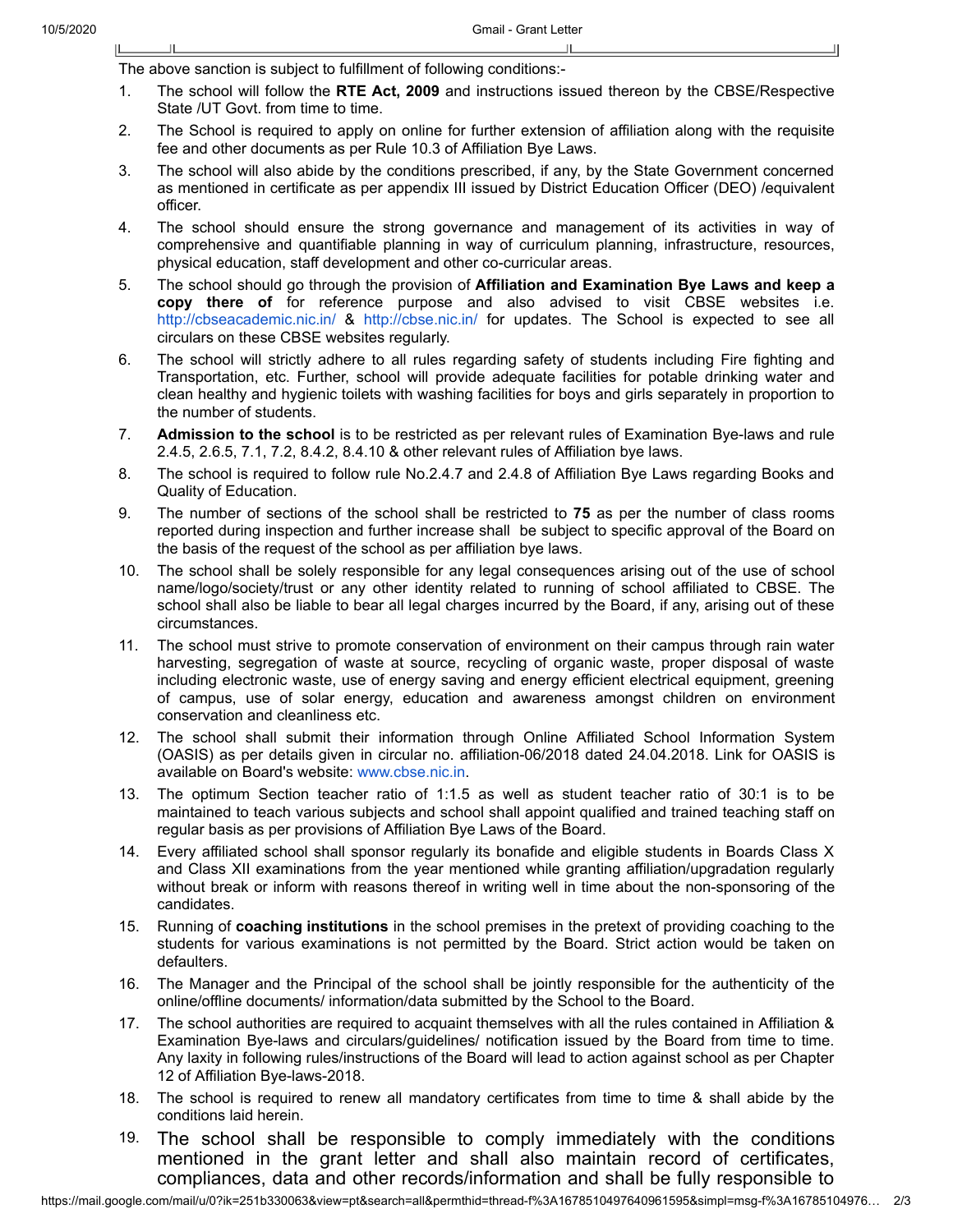10/5/2020 Gmail - Grant Letter

produce all such records before Board when asked for failing which necessary action shall be taken as per Affiliation-Bye-Laws.

#### **Joint Secretary(Affiliation)**

\* As per the Boards circular NO. 09/2020 vide No.CBSE/AFF/EXTENSION/2020/dated 14.07.2020 the Board has withdrawn the inspections regarding extension of the school. Therefore the extension of the school is granted on the basis the data provided by the school and recommended by the concerned DEO. Therefore the school is solely responsible for submitting any untruthful information in the application for extension as well as in DEO Certificate submitted by the school. The school shall also be liable for action by the appropriate govt. in case of violation/non- compliance of the concerned Govt. norms.

\* Some teachers are untrained. Hence, the school is required to appoint more trained and qualified teachers as per the Board norms.

Joint Secretary

Encl: as stated above.

.

To view detailed letter visit our website. If letter is not placed within 10 days, register your request for letter at cbse.aff@nic.in.

#### http://cbseaff.nic.in/cbse\_aff/Form/Login.aspx

\*\* Please do not reply to this mail.

Central Board of Secondary Education Affiliation Unit, AMC Cell Preet Vihar, Delhi 110092 Email : cbse.aff@nic.in

**Sarbani Bose** <bvmkoradi@gmail.com> Wed, Sep 23, 2020 at 9:20 AM To: Annapoorni Shastri <annapoorni.1952@gmail.com>

Respected ma'am, Please find the grant letter received from CBSE. [Quoted text hidden]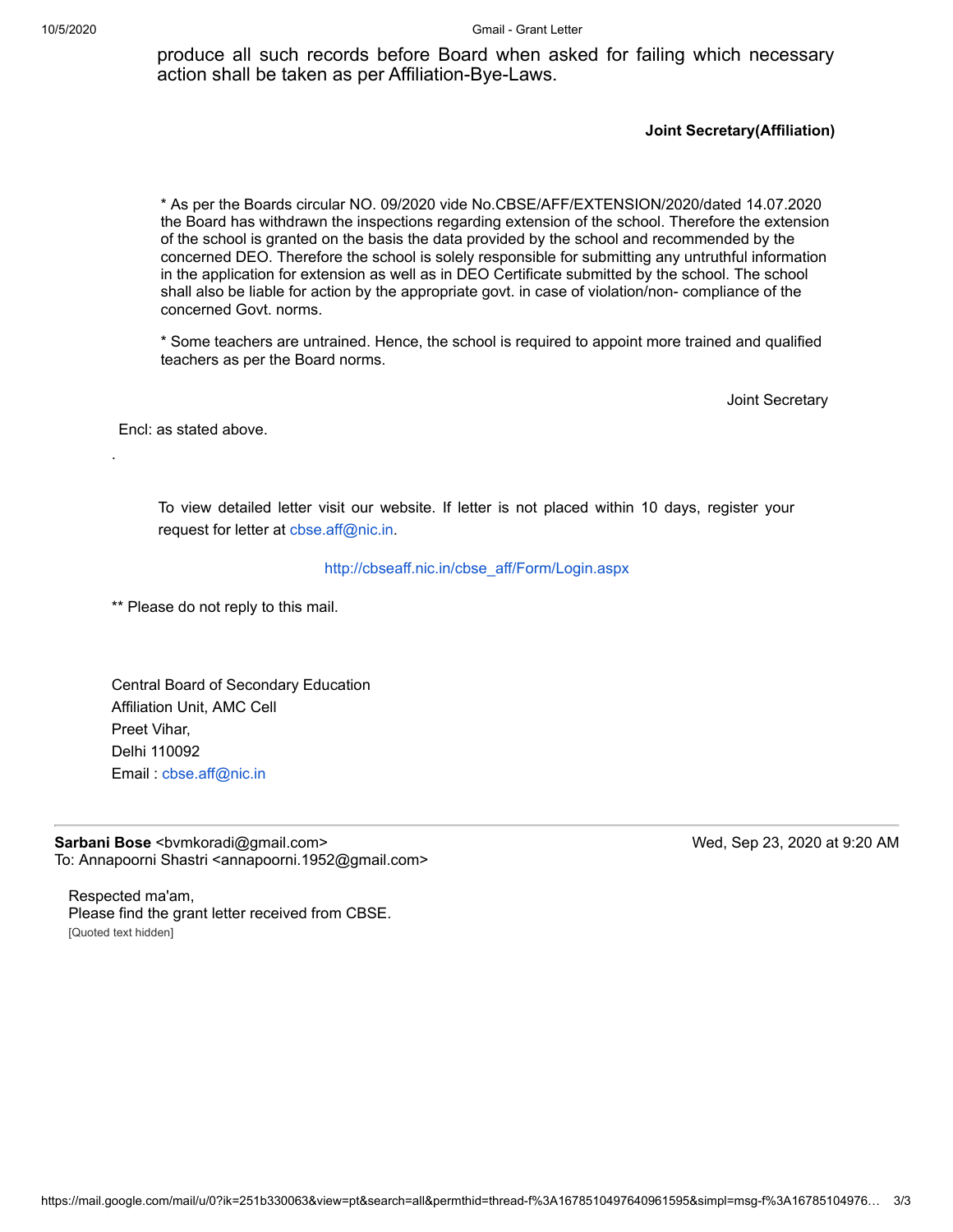

# **Grant Letter**

1 message

**cbse.aff@nic.in** <cbse.aff@nic.in> Wed, Dec 16, 2020 at 5:30 PM To: bvmkoradi@gmail.com Cc: ropune.cbse@gmail.com

Dear Sir/Madam,

Online Application No.:- =SS-00253-2122

Scrutiny Status :- Grant Letter.

Letter :-

匠

**NO . CBSE/AFF//SS-00253-2122/2021-22 Dated:**

**The Manager, Bhavans Bhagwandas Purohit Vidya Mandir, Koradi NANDA PHATA,KHAPARKHEDA ROAD, KORADI Nagpur MAHARASHTRA ,NAGPUR , 441111 (M: 9272225522)** 

**Subject : Upgradation up to Senior Secondary Level- regarding. Ref : Application No. SS-00253-2122 dated 16.01.2020.**

With reference to your application on the subject cited above; I am directed to convey the sanction for General Affiliation as per details given below :

| Affiliation No. used as User ID for both<br><b>OASIS and LOC/Registration System</b>             | 1130802                                           |  |
|--------------------------------------------------------------------------------------------------|---------------------------------------------------|--|
| School No.                                                                                       | 30764                                             |  |
| Password for OASIS and LOC/Registration System is same as that used for Affiliation Application. |                                                   |  |
| <b>Affiliated for</b>                                                                            | Senior Secondary School Examination Class 1 to 12 |  |
| <b>Category</b>                                                                                  | <b>Upgradation of Affiliation</b>                 |  |
| <b>Period of General affiliation</b>                                                             | 01.04.2021 to 31.03.2024                          |  |
| Year and Month From which admission<br>can be taken in Class-XI                                  | 1 April, 2021                                     |  |

**Sarbani Bose <bvmkoradi@gmail.com>**

**16/12/2020**

ᅱ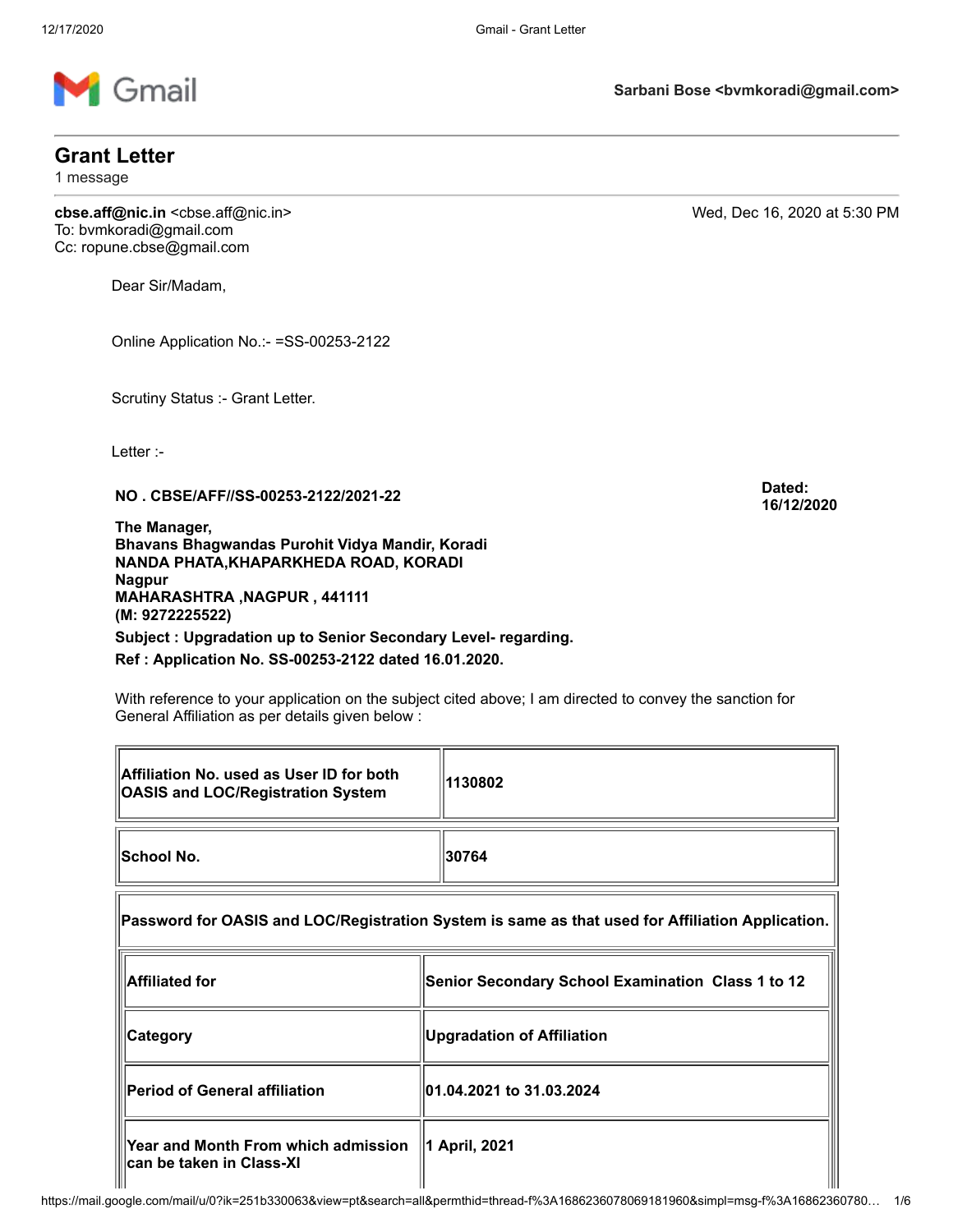|                                           | Year and Month in which first batch of<br><b>Class-XII will appear in board</b><br>examinations |                | <b>March, 2023</b>     |                                                                                                                                                                                            |                             |
|-------------------------------------------|-------------------------------------------------------------------------------------------------|----------------|------------------------|--------------------------------------------------------------------------------------------------------------------------------------------------------------------------------------------|-----------------------------|
|                                           | <u>SUBJECTS ALLOWED:</u>                                                                        |                |                        |                                                                                                                                                                                            |                             |
|                                           | <b>Languages</b>                                                                                | English, Hindi |                        |                                                                                                                                                                                            |                             |
| <b>Elective Subjects</b><br>Science (New) |                                                                                                 |                |                        | Economics, Psychology, Mathematics, Physics, Chemistry,<br>Biology, Engg. Graphics, Physical Education, Business Studies,<br>Accountancy, Informatics Prac. (New), Legal Studies, Computer |                             |
|                                           | The facilities reported at the time of last inspection:                                         |                |                        |                                                                                                                                                                                            |                             |
|                                           | S.No. Detail                                                                                    |                |                        | Nos                                                                                                                                                                                        | Size                        |
|                                           | Area of school campus                                                                           |                |                        |                                                                                                                                                                                            | 40468 (Square Meter)        |
| 2                                         | Built up area                                                                                   |                |                        | 14031 (Square Meter)                                                                                                                                                                       |                             |
| 3                                         | Area of play ground                                                                             |                |                        | 16723 (Square Meter)                                                                                                                                                                       |                             |
| 4                                         | <b>Composite Science Lab</b>                                                                    |                |                        | 26 ft x 24 ft (Square Feet)                                                                                                                                                                |                             |
| 5                                         | <b>Mathematics Lab</b>                                                                          |                | 1                      | 24.22 ft x 26.8 ft (Square<br>Feet)                                                                                                                                                        |                             |
| 6                                         | Computer Lab                                                                                    |                | 11                     | $ 35.02$ ft x 32 ft (Square Feet)                                                                                                                                                          |                             |
|                                           | <b>Biology Lab</b>                                                                              |                |                        |                                                                                                                                                                                            | 53 ft x 24 ft (Square Feet) |
| 8                                         | <b>Chemistry Lab</b>                                                                            |                |                        |                                                                                                                                                                                            | 68 ft x 24 ft (Square Feet) |
| 9                                         | Physics Lab                                                                                     |                |                        | 53 ft x 24 ft (Square Feet)                                                                                                                                                                |                             |
| 10                                        | <b>Library rooms</b>                                                                            |                |                        | 65 ft x 35 ft (Square Feet)                                                                                                                                                                |                             |
| 11                                        | <b>Occupied Class Rooms</b>                                                                     |                |                        | 75                                                                                                                                                                                         | 26 ft x 24 ft (Square Feet) |
| 12                                        | <b>Vacant Class Rooms</b>                                                                       |                | Nil                    | <b>Nil (Square Feet)</b>                                                                                                                                                                   |                             |
| 13                                        | Name of society running the school                                                              |                | Bharatiya Vidya Bhavan |                                                                                                                                                                                            |                             |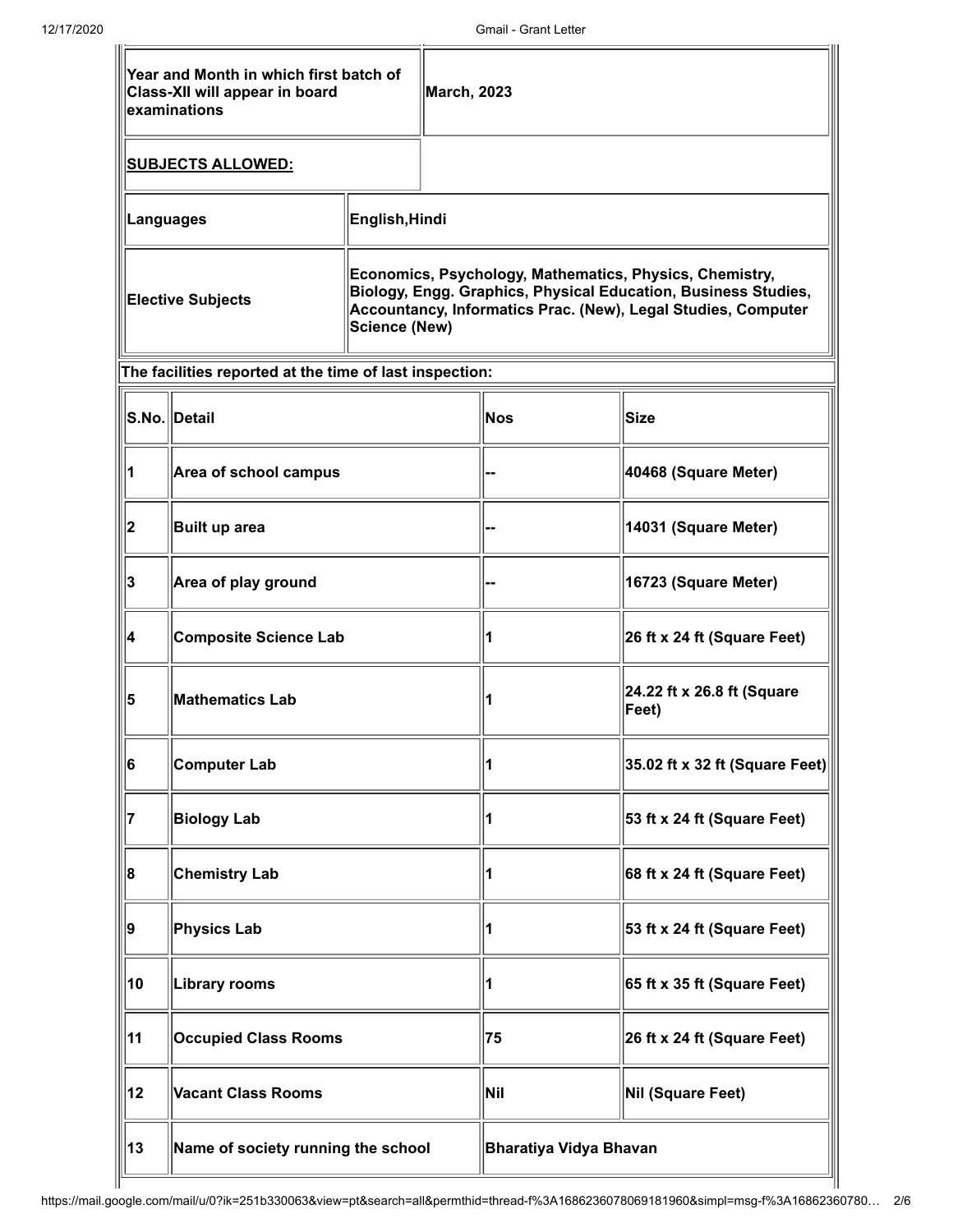The above sanction is subject to fulfillment of following conditions:-

- 1. The school will follow the syllabus on the basis of curriculum prescribed by NCERT/CBSE for the Middle Classes. The school will follow syllabus and courses as per scheme of studies prescribed by the Board for Secondary/Sr. Secondary School Examination and changes made therein from time to time.
- 2. The school should go through the provision of **Affiliation and Examination Bye Laws and keep a copy there of** for reference purpose and also advised to visit CBSE websites / , <http://cbseacademic.nic.in/> & <http://cbse.nic.in/> for updates. The School is expected to see all circulars on these CBSE websites at least once every week.
- 3. **The school shall submit their information through Online Affiliated School Information System (OASIS) as per details given in circular no. affiliation-06/2018 dated 24.04.2018. Link for OASIS is available on Board's website: [www.cbse.nic.in.](http://www.cbse.nic.in/) Please see point number 46 for OASIS credentials.**
- 4. The school will follow the **RTE Act, 2009** and instructions issued thereon by the CBSE/Respective State /UT Govt. from time to time.
- 5. The school will enroll students proportionate to the facilities available in the school as prescribed in the Affiliation Bye-Laws of the Board which shall not in general exceed the optimum number as under :-

| ∥Campus<br>larea          |      |                      | <b>Enrolment</b> No. of Sections (pre-primary No. of Sections at Sr. Secondary $\alpha$ |
|---------------------------|------|----------------------|-----------------------------------------------------------------------------------------|
| $\ \mathsf{a}\ $ 1.0 acre | 1250 | $  02$ in each class | $  04$ each in class XI and XII                                                         |
| $\sqrt{b}$ 1.5 acre       | 1875 | $  03$ in each class | $  04$ each in class XI and XII                                                         |
| $\ c\rangle\ 2.0$ acre    | 2500 | $  04$ in each class | $  04$ each in class XI and XII                                                         |

d) $\parallel$ restricted as per the actual facilities in the school which shall be proportionate to the optimum $\parallel$ School running on bigger campus of more than 02 acres, the number of students shall be number mentioned at (a), (b) and (c) above.

- 6. The school will provide well equipped Laboratories, Library and other facilities as per norms of the Board. The relevant books as per the academic level of students shall be made available in the library.
- 7. The School should have at least one adequately equipped computer lab with a minimum of 10 computers and would ensure **computer student ratio of 1:20** at least. Proper software along with facility of Broad Band connectivity with the feature of 'internet always on' from any service provider to be ensured.
- 8. The schools affiliated and running upto Senior Secondary Level will provide suitable facilities including the equipment in laboratories/workshops and games for classes XI and XII as per requirements laid down in rules.
- 9. The school will also abide by the conditions of Recognition/NOC prescribed by the State Government concerned.
- 10. The school is required to restrict the number of sections as per the infrastructure facilities available in the school as per rule 10.6 of Affiliation Bye-laws. The **optimum number of students** in a section of a class should not be more than 40 and number of students at middle, secondary and senior secondary level of the school shall preferably be proportionate to each other.
- 11. **The section teacher ratio of 1:1.5** is to be maintained to teach various subjects and school shall appoint qualified and trained teaching staff on regular basis as per provisions of Affiliation Bye Laws of the Board
- 12. The school and its records shall be open for inspection by an officer/official of the Board or an authorized representative of the Board/State Educational Department at any time and the school shall furnish information as may be asked for by the Board/State Government from time to time.
- 13. As per Rule 13.3 and 13.3 (i), the school shall supply information and returns called for by the Board/State/ Central Government/Local Authority within the prescribed time given for its furnishing to the authority concerned and the school should prepare its annual report containing comprehensive information including name, address postal and e-mail, telephone numbers, affiliation status, period of General affiliation, details of infrastructures, details of teachers, number of students and status of fulfillment of norms of affiliation Bye-Laws and upload same on the school's website before 15th September of every year.
- 14. The accounts should be audited and certified by a Chartered Accountant and proper accounts statements should be prepared in the name of school, as per rules.
- 15. The school will strictly adhere with all rules regarding safety of students including Fire fighting and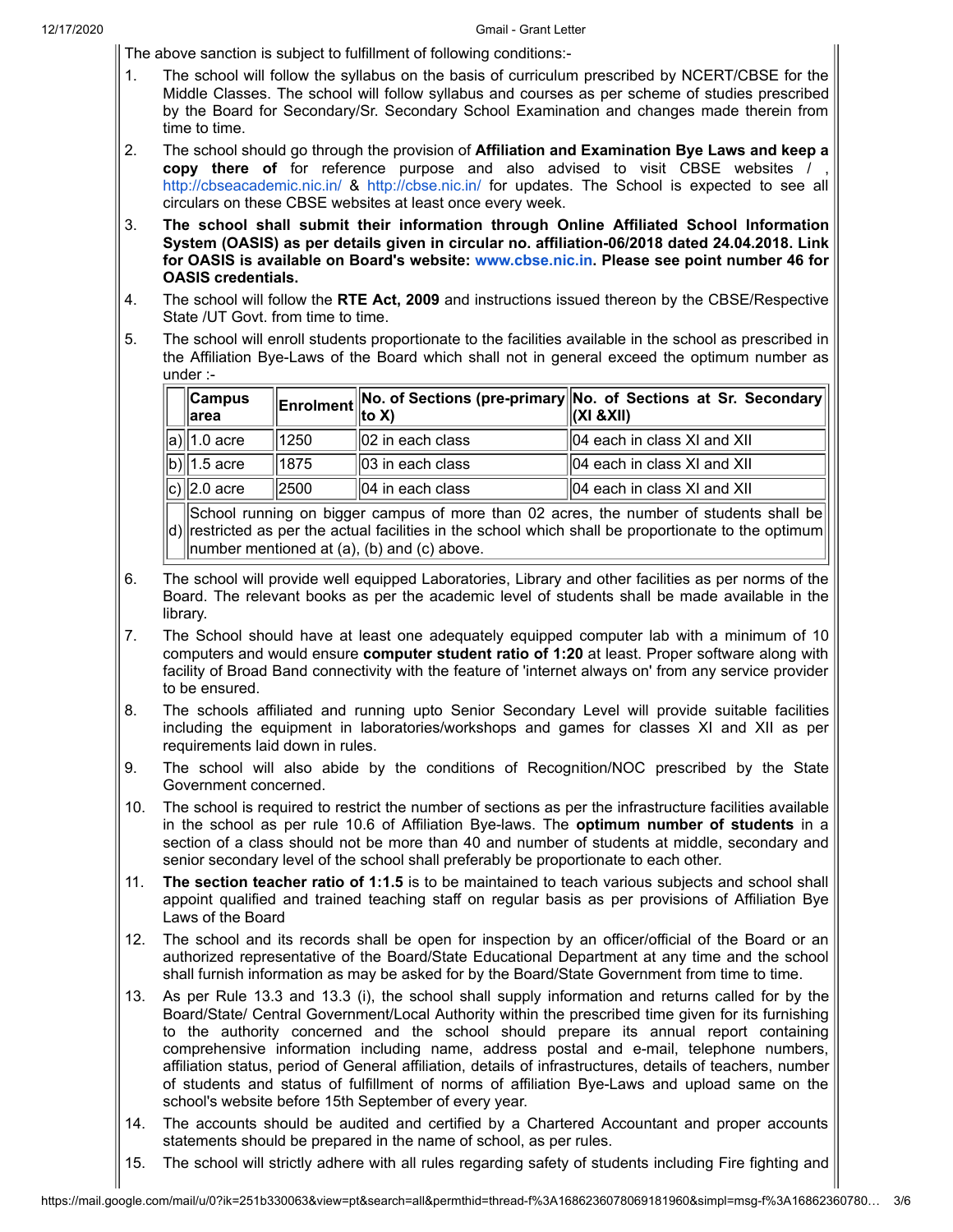Transportation, etc. Further, school will provide adequate facilities for potable drinking water and clean healthy and hygienic toilets with washing facilities for boys and girls separately in proportion to the number of students.

- 16. Teachers are to be educated to avoid **Corporal Punishment i.e**. rule no. 44.1 (d & e).
- 17. As per rule no. 8.2 and 13.11, facilities for physically challenged student(s) should be adequately provided and every school shall promote inclusion of student(s) with disabilities/special needs in the normal school as per provisions of the **'Rights of Persons with Disabilities Act 2016'.**
- 18. The school shall take care of **Health, sanitation and fire safety** requirements in accordance with rule no. 3.3 (vii), rule 8.5 and rule 23.11.
- 19. The school has to constitute a committee for protection of woman from **sexual harassment** at the work place and to abide by the guidelines and norms prescribed by the Hon'ble Supreme Court of India in W.P. Criminal No.666-70 of 1992 Vishaskha and other vs State of Rajasthan and other delivered on 13.8.1997 Refer rule no. 10.9.
- 20. Fees should normally be charged under the heads prescribed by the Department of Education of the State/U.T. for schools of different categories. **No capitation fee or voluntary donations** for gaining admission in the school or for any other purpose should be charged / collected in the name of the school and the school should not subject the child or his or her parents or guardians to any screening procedure in accordance with Rule No. 11.1, 2 & 3. Also, as per Chapter II, Rule No. 11.1 of Affiliation Bye-Laws, fees charged should be commensurate with the facilities provided by the institution.
- 21. The school should not use the facilities available for commercialization:-
	- (a) As per rule no. 19.1 (ii) It shall be ensured that the school is run as a community service and not as a business and that commercialization does not take place in the school in any shape whatsoever.

(b) As per rule no. 19.1 (ii)(a) Any franchisee school making payment on account of use of name, motto and logo of franchiser institution or any other non-academic activities would be termed as commercialization of institution and the school is required to

- provide an affidavit that the school/society has not entered into any such contract to use Name, logo, motto for consideration of fee.
- 22. **Admission to the school** is to be restricted as per rule 6.1 of Examination Bye-laws and rule 12 (i, ii & iii) of Affiliation bye laws.
- 23. School will not prepare any student/ start class for **any other Board** except CBSE from their CBSE affiliated school building/ premises
- 24. As per rule  $13.12$  (ii), no affiliated school shall endeavour to present the candidates who are not on its roll nor shall it present the candidates of its unaffiliated Branch/School to any of the Board's Examinations.
- 25. Running of classes of **coaching institutions** in the school premises in the pretext of providing coaching to the students for various examinations is not approved by the board. Strict action would be taken on defaulters.
- 26. Each school affiliated/ to be affiliated with the Board shall frame **Service Rules** for its employees which will be as per Education Act of the state/U.T., if the Act makes adoption of the same obligatory, otherwise as per Service Rules given in Affiliation Bye Laws. Further, **Service Contract** will be entered with each employee as per the provisions in the Education Act of the state/ U.T., or as given in Appendix III.
- 27. **Pay and allowances** to staff should be revised from time to time to bring it at par with that of State Government. Further, **Salary and service conditions** of staff should be fixed in accordance with rule no. 3.3 (v) and rule no. 10.2 as appended below:-

a) The school in India must pay salaries and admissible allowances to the staff not less than the corresponding categories of employees in the State Government schools or as per scales etc. prescribed by the Government of India.Further, the service conditions as per Rule 10 and Rules 24 to 49 of Affiliation Bye-Laws shall also be adhered to.

(b) Salary should be paid through Electronic Clearing Service (ECS) from the date of first appointment of the teachers on probation.

- 28. Continuous **sponsoring of students at Board examination** is to be made as per rule 13.12 (iv). Failure to do so will lead to suo moto withdrawal of the affiliation of the school for Secondary and Senior Secondary Examination as the case may be
- 29. **School infrastructure and teachers** should be made available as per rule no. 13.4 **for examinations** conducted by the board and evaluation of answer scripts
- 30. As per rule no. 8.8 (iv & v), every affiliated school is required to develop their own website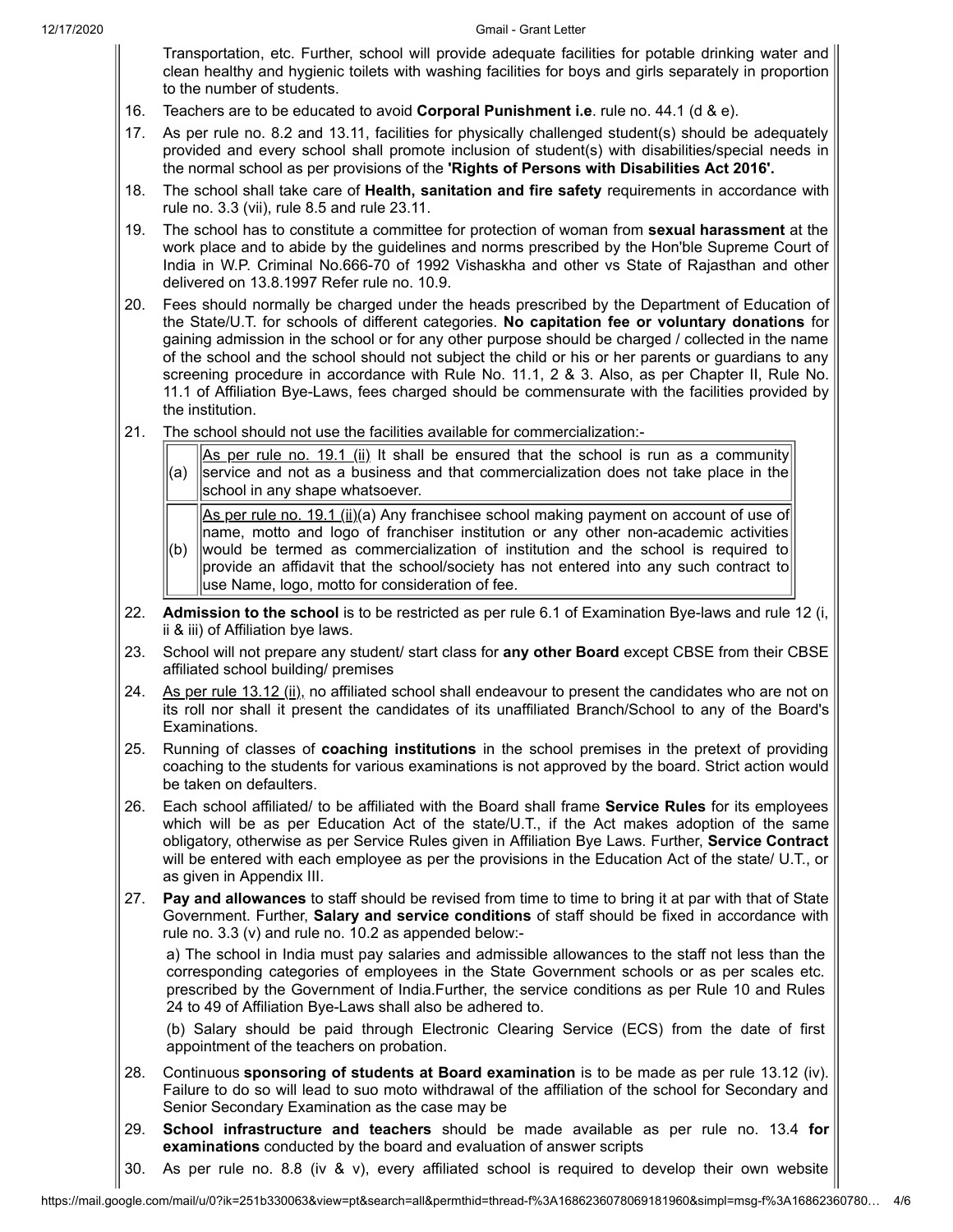containing comprehensive information such as affiliation status, details of infrastructure, details of teachers, number of students, address-postal and e-mail, telephone numbers etc.

- 31. Strict adherence to the provisions of Wild Life Protection Act while procuring plants and animals for the use in laboratories by the school must be made in accordance with circular no. 03 dated 21 May 2013
- 32. As per rule 15.1 (d), the school will follow the syllabus on the basis of curriculum prescribed by NCERT/ CBSE and text books published by NCERT/CBSE for the Middle classes as far as practicable or exercise extreme care while selecting books of private publishers. The content must be scrutinized carefully to preclude any objectionable content that hurts the feelings of any class, community, gender, religious group in society. The school will be responsible if prescribed books are found having such content. Provided also that the school would put a list of such books prescribed by it on its website with the written declaration duly signed by the Manager and the principal to the effect that they have gone through the contents of the books prescribed by the school and own the responsibility
- 33. As per RTE act 2009 and Chapter IX rule No. 53.2.2(a) and 53.3, a teacher appointed to teach Class I to V and VI to VIII should pass in the Central Teacher Eligibility Test (CTET)/ State Teacher Eligibility Test (TET) conducted by the appropriate Government in accordance with the guidelines framed by the NCTE for the purpose
- 34. As per rule no. 3.3 h (vi), every school should organize at least one week training programme for teachers every year in association with any teachers training institute recognized by the State or Central Government or by any agency identified by the Board
- 35. Every secondary and senior secondary school shall appoint a person on full time basis for performing the duties of a Health Wellness teacher as per rule 53.5.
- 36. The school will create Reserve Fund as per the requirement of the Affiliation Bye Laws.
- 37. The Board would not allow any transfer of property/sale of school by one society/ Management/ Trust to another Society/Management/Trust through agreement/sale deed. In case such transaction is effected explicitly or implicitly the Board shall withdraw its affiliation with immediate effect.
- 38. The school is required to follow the safety guidelines as issued by the Board vide Circular No-Affiliation 05/2018 dated 27.03.2018 captioned Safety of Children in schools.
- 39. The school is directed to submit an affidavit duly notorized with in 15 days of issuance of grant letter, as an instrument of acceptance of terms of affiliation. The school is not allowed to alter or make any changes in the contents of the affidavit. The format of affidavit is attached with this letter.
- 40. 5-6 names of persons not below the rank of Principal of Sr. Secondary School affiliated with the Board be recommended so that two of them may be approved by the Board as its nominee in the School Managing Committee. Of these 2-3 may be Principals of KV/JNV
- 41. The school shall apply for further Extension of General Affiliation 'Online' through [www.cbseaff.nic.in](http://www.cbseaff.nic.in/) with prescribed fee and other essential documents as per the time period given by the board in this regard before the expiry of the date of General affiliation otherwise penalty as per rules will be charged for late execution of application.
- 42. The school should not start Class IX/X/XI/XII (as the case may be) without written approval of the Board. The Board shall not be responsible for any consequences in case class IX/X/XI/XII are started without obtaining the prior approval of the Board and without following the Affiliation Byelaws.
- 43. It is mandatory for every affiliated school to become a member in the local Sahodaya of CBSE schools.
- 44. In case of established violation of Affiliation Bye laws, directions given in the circulars and any of the above mentioned conditions by the school, the school would be liable for disaffiliation under Chapter V,Rule No. 17 of Affiliation Bye-laws.
- 45. Some of the important rules to be adhered to by the school were given above for drawing specific attention of the school authorities. However, the school authorities are required to acquaint themselves with the rules contained in Affiliation, Examination Bye-laws and circulars issued by the Board from time to time. Any laxity in following rules/instructions of the Board will lead to action against school as per Rule 17 of Affiliation Bye-laws.
- 46. Concerned Regional Office is requested to create new email id of school ([30764@cbseshiksha.in](mailto:30764@cbseshiksha.in)), this will be used for all online activities and official communication with the Board . For example , if school number is 99999, then email ID will be [99999@cbseshiksha.in](mailto:99999@cbseshiksha.in). Password for first time login for new email ID will be shared to you on school's email ID/ Mobile number of Principal given at the time of applying online for affiliation.
- 47. **The School is requested to complete the process and use the email ID** as per above instructions and are also requested to ensure that:-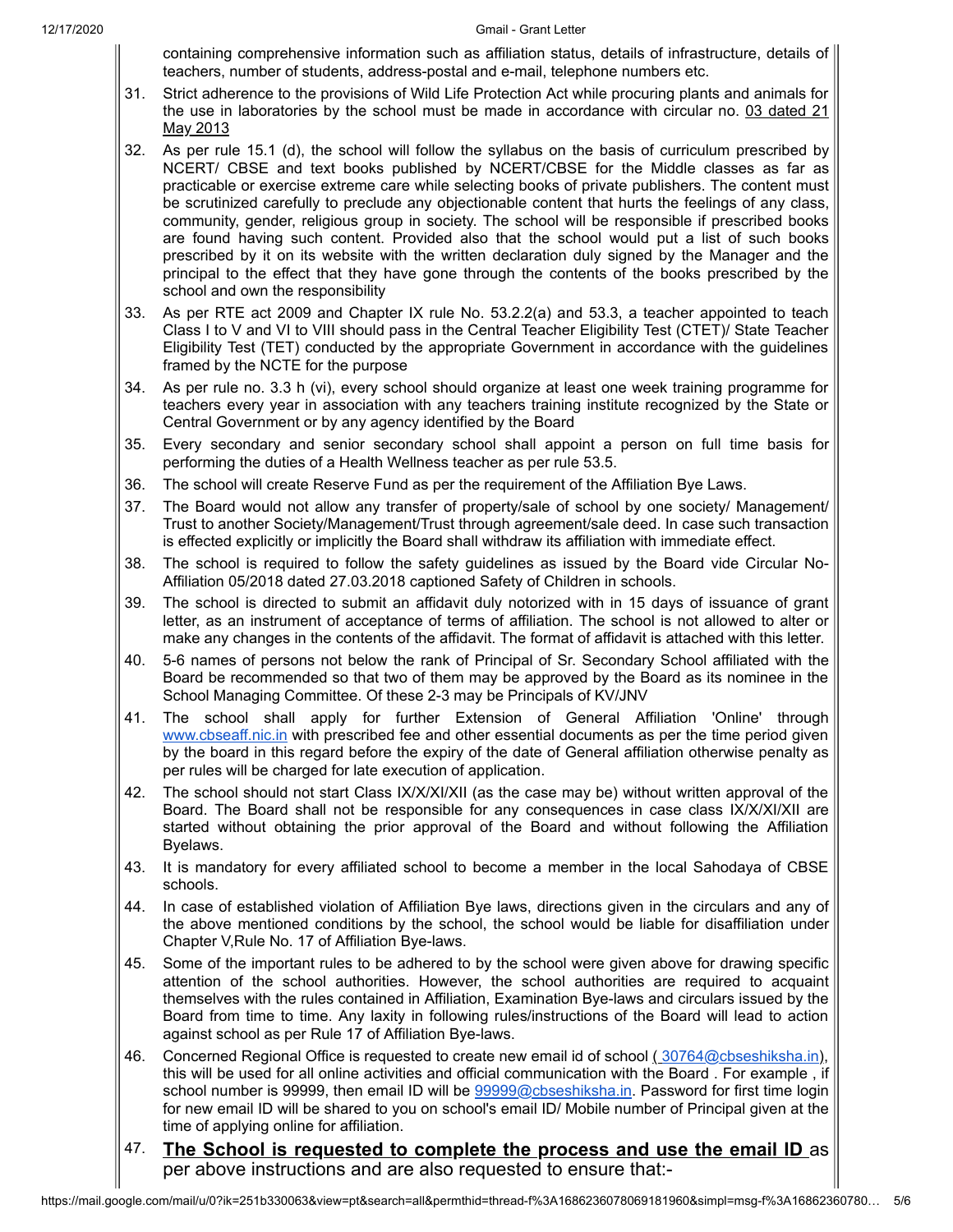12/17/2020 Gmail - Grant Letter a. **This email ID will be used for communication with CBSE only.** Do not use this email ID with other people or organisations. b. **This email ID is not to be printed on the school letter head ,** to avoid its circulation in the public. c. **If there is a change of the Principal , proper handing over of this email ID** (User ID and Password) be done between outgoing and incoming Principal. d. **All the examination related work and all CBSE related correspondence will be done on this email ID only.** 48. The school shall be solely responsible for any legal consequences arising out of the use of school name/ logo/ society/ trust or any other identity related to running of school affiliated to CBSE. The school shall also be liable to bear all legal charges incurred by the Board, if any, arising out of these circumstances. **The affiliation of the school is subject to the fulfillment of the following special conditions. The school is required to comply with the conditions mentioned below and report specific compliance with documentary and photographic evidence ONLINE within a period of 30 days from the date of this letter. In case of non compliance of the these conditions the school will be liable for action as per rules:-** \* The total number of sections of the school shall be restricted to 75 as per the number of class rooms reported and further increase shall be subject to specific approval of the Board on the basis of the request of the school as per affiliation bye laws. Joint Secretary(Affln.) Encl: as stated above. **This is a computer-generated document. No signature is required.**

> To view detailed letter visit our website. If letter is not placed within 10 days, register your request for letter at [cbse.aff@nic.in.](mailto:cbse.aff@nic.in)

> > [http://cbseaff.nic.in/cbse\\_aff/Form/Login.aspx](http://cbseaff.nic.in/cbse_aff/Form/Login.aspx)

\*\* Please do not reply to this mail.

.

Central Board of Secondary Education Affiliation Unit, AMC Cell Preet Vihar, Delhi 110092 Email : [cbse.aff@nic.in](mailto:cbse.aff@nic.in)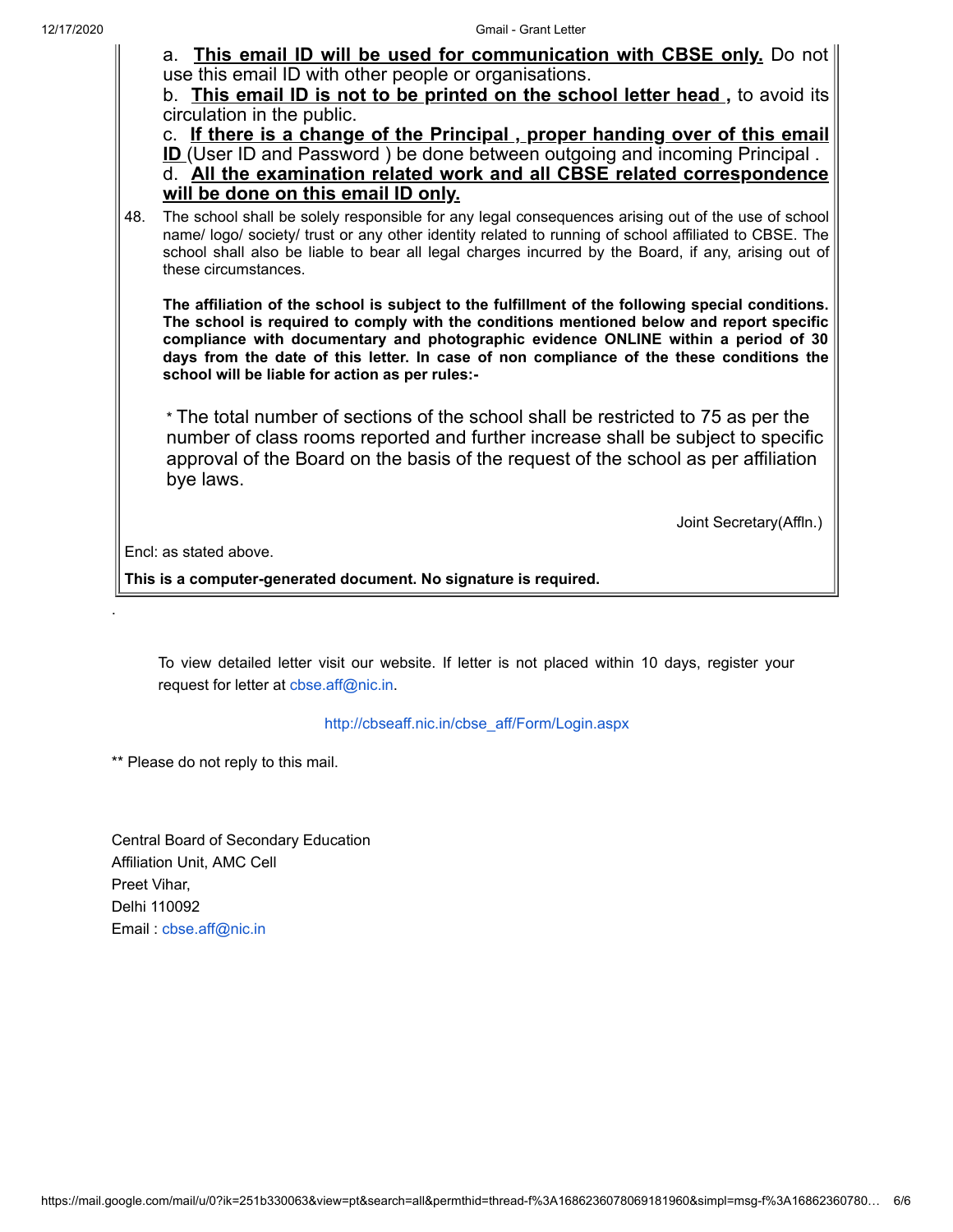## **APPENDIX-III**

da to

## FORMAT OF CERTIFICATE TO BE ISSUED BY THE DISTRICT EDUCATION OFFICER IN RESPECT OF SCHOOLS

# ALREADY AFFILIATED WITH THE BOARD AND SEEKING EXTENSION/UPGRADATION OF AFFILIATION WIT

# THE CENTRAL BOARD OF SECONDARY EDUCATION

(In accordance with School Safety Policy, 2016 issued by the NDMA, Manual on Safety and Security of Safety<br>and Security of Children in Schools developed by NCPCR and the National Building Code)

#### PART-A

(This part is to be filled-up by the school and to be produced before the District Education Officer along with all supporting documents and certificates in original)

|                | <b>GENERAL INFORMATION</b>                                                                                                             |                                                                    |
|----------------|----------------------------------------------------------------------------------------------------------------------------------------|--------------------------------------------------------------------|
| $\mathbf{1}$   | Affiliation Number allotted by CBSE to the school:                                                                                     | 1130802                                                            |
| $\overline{2}$ | Name of the School as per affiliation letter of CBSE:                                                                                  | <b>Bhavan's Bhagwandas Purohit</b><br>Vidya Mandir, Koradi, Nagpur |
| 3              | Address of the School:                                                                                                                 | Nanda Phata, Khaparkheda Road,<br>Koradi, Nagpur                   |
| 4              | Standard/level/class up to which the school is running:                                                                                | From Class I to Class X                                            |
| 5              | Is the name and address of school in CBSE affiliation letter and<br>State NOC/Recognition/U-DISE same exactly the same.                | <b>YES</b>                                                         |
| 6              | U-DISE code allotted to the school:                                                                                                    | <b>YES</b><br>27090502315                                          |
| $\overline{7}$ | Name and address of the Trust/Society/ Company(under<br>section-8) running the School as on date                                       | Bharatiya Vidya Bhavan                                             |
| 8              | Is the Trust/Society/ Company duly registered with the<br>competent registering authority and the registration is valid as on<br>date? | <b>YES</b>                                                         |
| 9              | Purpose of present application:                                                                                                        | <b>Upgradation to Senior Secondary</b><br>Level                    |
| 10             | Location of school                                                                                                                     |                                                                    |

Bhavan Sarbani Boseandir Nansla Khapa(iPrincipa Horadi, Nagpur-441111

Education Officer (Secondary)<br>Zilla Parishad, Nagpus-0.b.)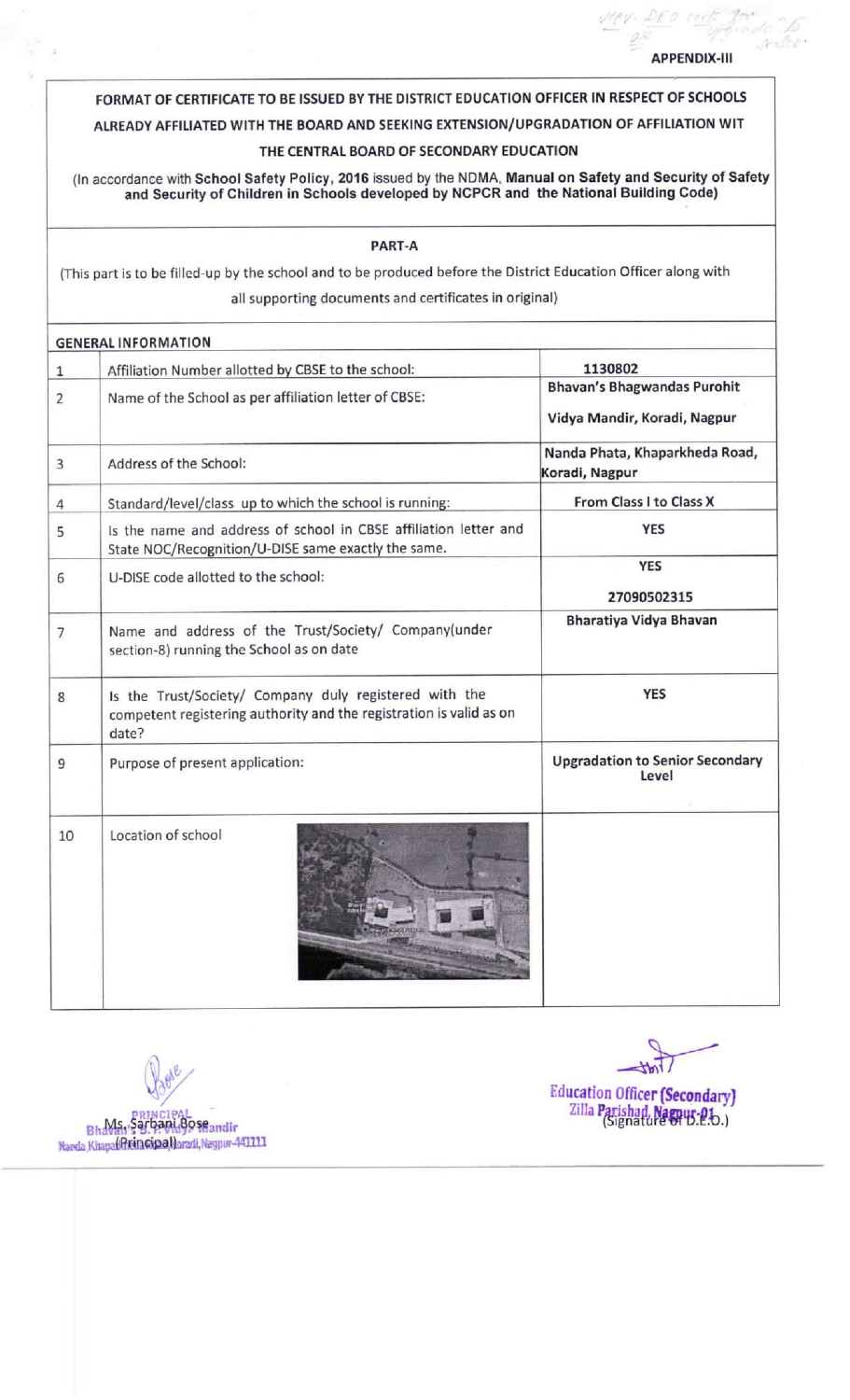## **APPENDIX-III**

| 11    | Has the school obtained Recognition Certificate from<br>the State Government from class-1 to 8 ?                                                                      | <b>YES</b>                                                            |  |
|-------|-----------------------------------------------------------------------------------------------------------------------------------------------------------------------|-----------------------------------------------------------------------|--|
| 12    | Number of Recognition Certificate from class-1 to 8 and<br>date of issue:                                                                                             | 1 (03/10/2016)K ZP<br>NAGPUR/PNGD/EDUCATION/PRIMARY/<br>GRANT/7677/16 |  |
| 13    | Is the School affiliated to any other board besides CBSE for<br>Class-X or XII                                                                                        | NO                                                                    |  |
|       | avaminations?<br>INFORMATION REGARDING LAND DETAILS AND OWNERSHIP                                                                                                     |                                                                       |  |
| 14    | Is the school situated on a single contiguous plot of land<br>bounded on all sides by a Pucca Boundary Wall?                                                          | <b>YES</b>                                                            |  |
| 15    | Are both the School and the Play Ground situated in a<br>single compound bounded by a single continuous Boundary                                                      | <b>YES</b>                                                            |  |
| 16    | Total area (in square meters) in respect of 14 and 15 above<br>on which the school is situated:                                                                       | 40468.564 Sq.Mtr.                                                     |  |
| 17    | The land is in the possession of the school/<br>Trust/Society/Company legally by way of:                                                                              | Lease deed                                                            |  |
| 18    | Name of the Owner/Lessee of the land in respect of point-16<br>above:                                                                                                 | Bharatiya Vidya Bhavan                                                |  |
| 19    | In case the land is in the possession of the society/school by<br>way of lease<br>as per State Government norms, the period of the lease:                             | From 2015 to 2045<br>(Extendable to Next 60 Years)                    |  |
| 20    | Is any public road, canal or thorough-fare, HT line etc.<br>passing through the land in respect of point-15 above?                                                    | <b>NO</b>                                                             |  |
|       | INFORMATION REGARDING ESSENTIAL SAFETY REQUIREMENTS                                                                                                                   |                                                                       |  |
| 21    | Has the school been inspected by the Government<br>engineer and the                                                                                                   | <b>YES</b>                                                            |  |
|       | school building been found structurally safe for running a                                                                                                            |                                                                       |  |
| 21(a) | If yes the date of last inspection:                                                                                                                                   | 13-10-2017                                                            |  |
| 22    | Has the school been inspected by the officer of<br>Government Fire Department and the school building been<br>declared safe for school from the point of view of fire | <b>YES</b>                                                            |  |
| 22(a) | If yes the date of last inspection:                                                                                                                                   | 20-09-2019                                                            |  |
| 23    | Has the school compound been checked by the<br>public health department and the health and sanitary<br>conditions been found to be satisfactory and the water has     | <b>YES</b>                                                            |  |

Joyer  $\mathbb{Q}$ Ms. Sarbani Bose (Principal)<br>
(Principal)<br>
Bhavan's B. P. Vidya Mandir<br>
Nanda Khaparkheda Road, Koradi, Nagpur-441111

 $\frac{1}{\sqrt{2}}$ 

 $\frac{1}{\sqrt{M}}$ Education Officer (Secondary)<br>Zitserartstretpflagen-01